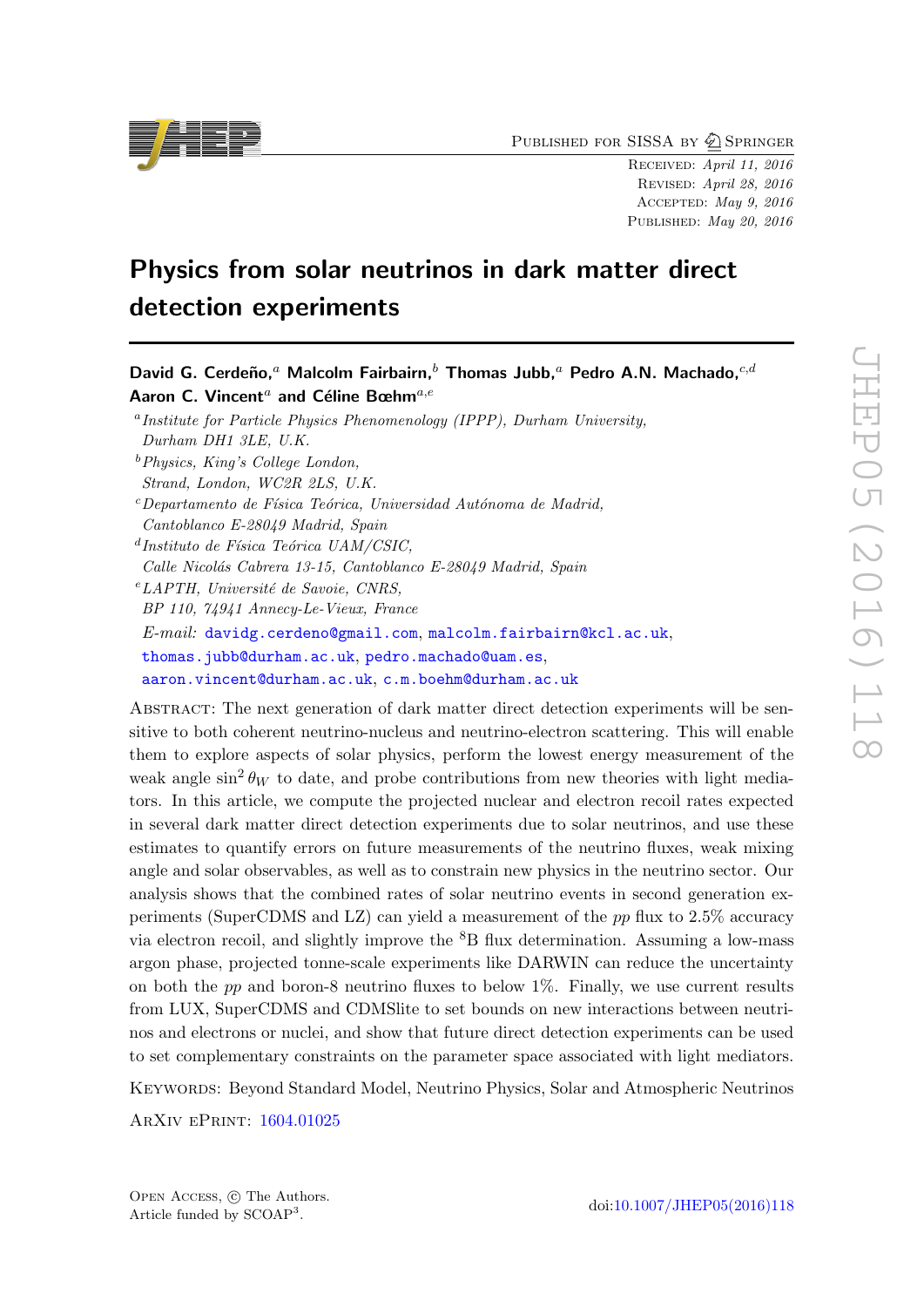# Contents

|   | 1 Introduction                                 | $\mathbf 1$    |
|---|------------------------------------------------|----------------|
|   | 2 Solar neutrinos                              | $\overline{2}$ |
|   | 2.1 Neutrino contribution                      | $\overline{2}$ |
|   | 2.2 Neutrino physics                           | 3              |
|   | 3 Neutrino scattering in DD experiments        | $\overline{5}$ |
|   | 4 Solar and Standard Model physics             | 7              |
|   | 4.1 Neutrino fluxes and $\sin^2 \theta_W$      | 8              |
|   | 4.2 Solar observables and CNO neutrinos        | 9              |
|   | 5 Constraints on new physics                   | 11             |
|   | Simplified models<br>5.1                       | 11             |
|   | Predicted event rates and sensitivities<br>5.2 | 12             |
|   | Bounds for a $U(1)_{B-L}$ model<br>5.3         | 16             |
| 6 | Conclusions                                    | 19             |

## <span id="page-1-0"></span>1 Introduction

Direct detection (DD) experiments are the primary tool in the search for weakly-interacting dark matter. Such detectors are sensitive to nuclear recoil signals in the ∼ 1–100 keV range from the scattering of dark matter particles as they stream through the Earth. These experiments typically consist of dense crystals (such as germanium, silicon, or sodium iodide) or liquid noble gases such as xenon or argon. They are located deep in underground mines, shielded from cosmic rays and cosmogenic radiation. DD experiments thus share many similarities with underground neutrino detectors and, as such, may be used to measure neutrino properties. Moreover, their low recoil energy threshold makes them excellent tools to search for new physics at low scales.

In particular, the next generation  $(G2)$  of DD experiments is expected to detect neutrinos from nuclear reactions occurring inside the Sun. Future experiments might detect atmospheric neutrinos induced by the interactions of the cosmic rays with the atmosphere, as well as the diffuse background of neutrinos produced in type II supernovae throughout the history of the Universe.

The coherent scattering of these neutrinos with nuclei in direct detection experiments constitutes a severe limitation to the detection of dark matter, since their recoil energy is expected to be similar. This is referred to as the "neutrino scattering floor"  $[1-6]$  $[1-6]$ .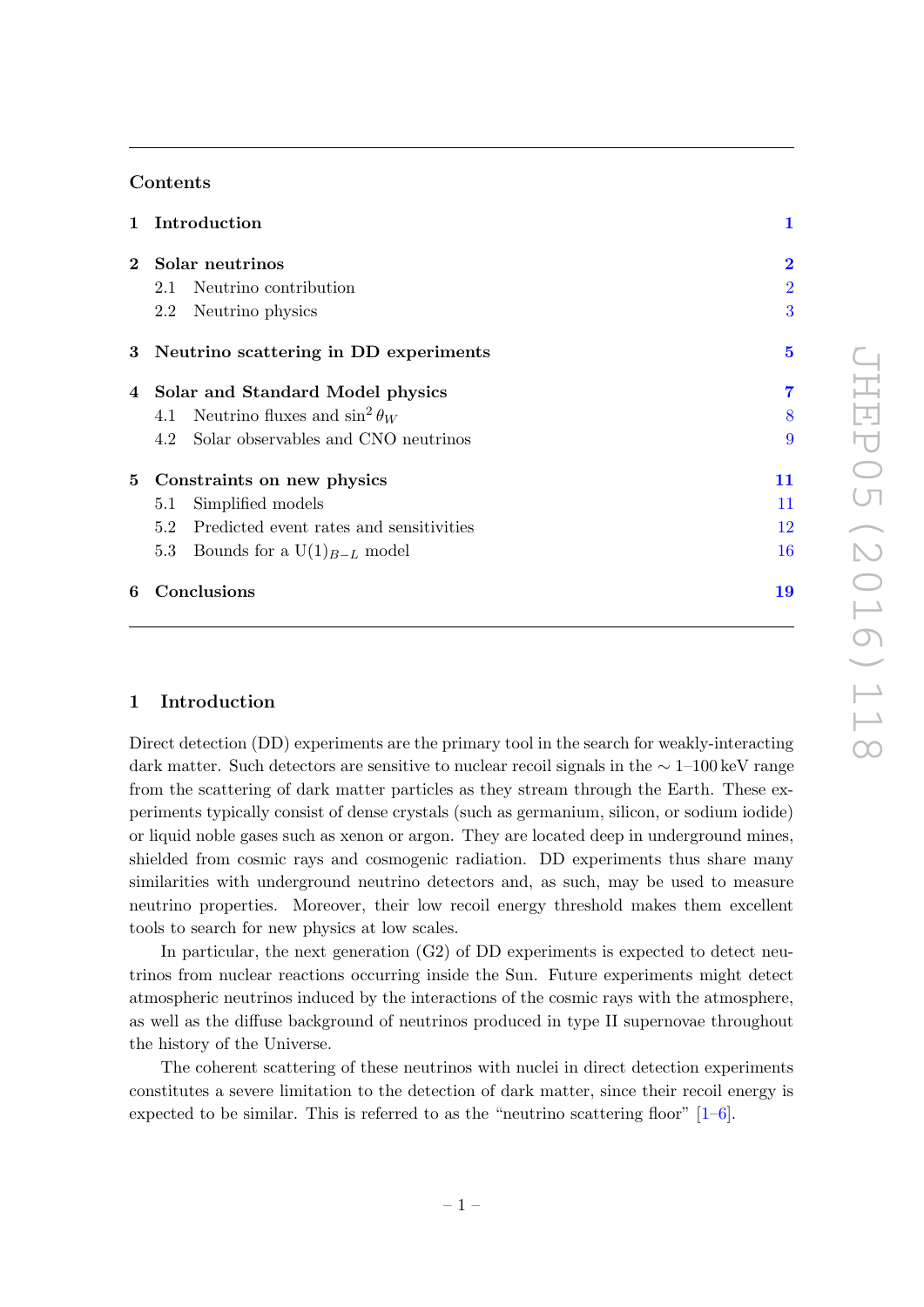For example, the recoil spectrum of a 6 GeV dark matter particle would be very difficult to distinguish from the  ${}^{8}B$  solar neutrino flux, though one may be able to discriminate both signals by exploiting their different contributions to annual modulation [\[7,](#page-21-1) [8\]](#page-21-2), or by using a combination of complementary targets [\[9\]](#page-21-3) and directional detectors [\[10,](#page-21-4) [11\]](#page-21-5) or detectors with improved energy resolution [\[12\]](#page-21-6).

The detection of coherent neutrino scattering is interesting in itself as this Standard Model (SM) prediction has never been observed in dedicated neutrino experiments, due to the small cross sections and the very low recoil energy involved. Moreover, any deviation to the SM expectation could indicate the existence of new physics at low energy, while the lack of deviation could help to set constraints on light mediators. This attractive possibility is already an integral part of the science programme of direct detection collaborations, and presumably within reach of the future SuperCDMS SNOLAB phase [\[13\]](#page-21-7) and LZ [\[14\]](#page-21-8) experiments.

In this work, we focus on the possibility of characterising the physics of solar neutrinos, and of probing new physics with future dark matter experiments. We quantify the precision with which  $\sin^2 \theta_W$  can be measured at the lowest possible energy scale to date. This can both confirm a long-standing prediction of the standard model; and help search for or rule out effects of new physics, such as a light dark sector, which could change the running of  $\sin^2 \theta_W$  at low energies (see e.g. ref. [\[15\]](#page-21-9)).

Before turning to our results, we begin by briefly summarizing the basics of solar neutrino physics and neutrino scattering off nuclei and electrons in sections [2](#page-2-0) and [3,](#page-5-0) respectively. In section [4,](#page-7-0) we explore the reconstruction of solar parameters from the combination of data from various DD experiments. In section [5,](#page-11-0) we determine the constraints that future DD experiments will be able to place on new physics models with light mediators. For concreteness, we take a simplified effective model approach (below the electroweak scale), and constrain the mediator mass and couplings to electrons, quarks, and neutrinos. Finally, we illustrate our results in the case of a light  $U(1)_{B-L}$  gauge boson, showing that current experiments (SuperCDMS, CDMSlite and LUX) can exclude new regions of the parameter space. Our conclusions are presented in section [6.](#page-19-0)

## <span id="page-2-0"></span>2 Solar neutrinos

In this section and the next, we review the necessary physics of solar neutrino fluxes and direct detection experiments that are relevant for this study and that go into the production of our results.

#### <span id="page-2-1"></span>2.1 Neutrino contribution

The dominant contributions to the neutrino flux in the lowest energy range arise from the various nuclear fusion and decay processes occurring in the solar core, associated with the Sun's energy production. The primary fusion process in the Sun is  $p+p \to {}^{2}H+e^{+}+\nu_{e}$  and leads to the production of neutrinos in a continuum up to  $E_{\nu} \lesssim 400 \,\text{keV}$ . These are referred to as pp neutrinos and are by far the largest contributors to the solar neutrino flux below the MeV scale. Recoils from pp neutrinos scattering on target nuclei are virtually undetectable,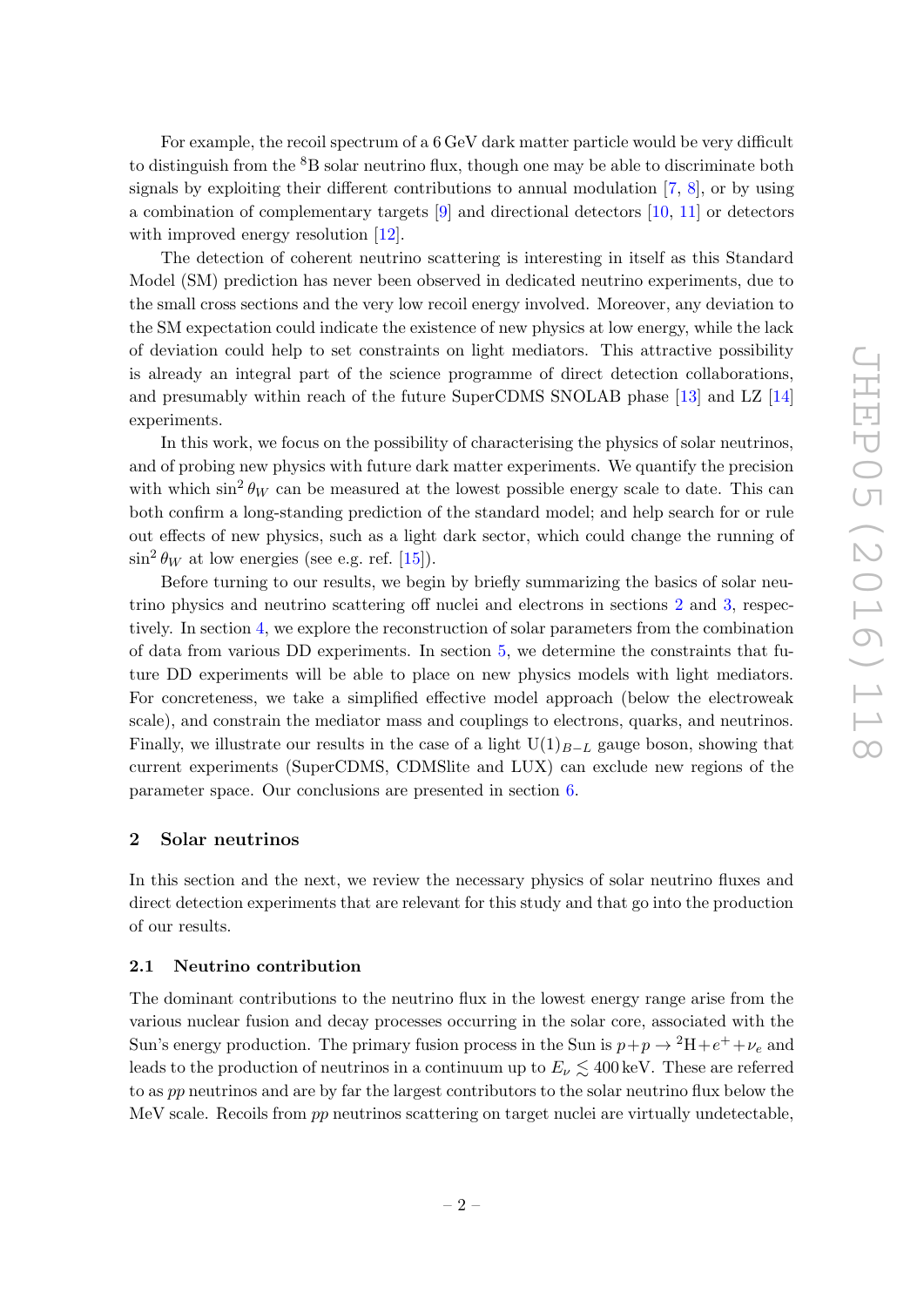since the typical momentum transfer is much lower than the threshold energy of a few keV of current DD experiments. However, the electron recoil energies fit comfortably above the  $\sim$  keV threshold.

At higher energies but with lower flux (by around three orders of magnitude) we find the neutrinos produced from the CNO cycles, which we will refer to simply as the CNO neutrinos. Within the same energy range there are the monoenergetic neutrino lines at  $E_{\nu} = 862 \,\text{keV}$  and 384 keV from <sup>7</sup>Be. These energies are typically too low to give rise to a nuclear recoil within the range 1–100 keV that current DD experiments are typically optimised for, and too high to give an electron recoil in the right energy range. Some high-metallicity solar models [\[16\]](#page-21-10) predict CNO fluxes that are over 50% larger than the expected values in standard solar models. However, these also yield other fluxes that are experimentally excluded, and are in general disagreement with spectroscopic data [\[17\]](#page-21-11).

Finally the decay of  ${}^{8}B$  nuclei produced in the pp and pep chains yields the highest energy neutrinos, within the  $1-10 \text{ MeV}$  range. These are expected to produce nuclear recoils in DD experiments near the  $E_R \sim \text{keV}$  recoil energy threshold. Even though the <sup>8</sup>B neutrino flux is six orders of magnitude lower than the pp flux, the coherent enhancement of the cross section with the atomic number  $(\sigma \sim A^2)$  significantly boosts the detection rate via nuclear scattering and implies that heavy target DD experiments may be sensitive to this signal.

Figure [1](#page-4-0) shows the individual spectra for the solar neutrino fluxes mentioned above. We also use coloured bands to show the reach of the experiments that we consider in this work. Dark shading shows the neutrino energy range that can be seen via coherent nuclear scattering, while the light shaded areas show the reach of electron recoils. In reality, only the pp spectrum is expected to lead to a visible electron recoil signal: this is due to 1) the fact that pp dominates the flux by four orders of magnitude at low energies; and 2) very high radioactive backgrounds expected at larger electron recoil energies, which will dwarf even the upper edge of the *pp* spectrum (see e.g. ref. [\[18\]](#page-21-12)).

Note that atmospheric neutrinos and neutrinos from the diffuse supernova background could also induce nuclear recoil signatures in DD experiments. However, since they are produced at higher energies and with much lower rates, they should only be within the reach of future multi-ton experiments. We disregard them in the present study.

#### <span id="page-3-0"></span>2.2 Neutrino physics

In the SM, the coherent scattering of solar neutrinos with nuclei (which takes place through the exchange of a Z boson) typically leads to nuclear recoils below 10 keV. Their detection thus requires low-threshold detectors such as SuperCDMS. On the other hand, neutrinoelectron interactions (which occur through the exchange of neutral and charged gauge bosons) give rise to electron recoil signatures of a few tens to hundreds of keV.

As the *pp* flux was first measured by Borexino using electron recoils [\[19\]](#page-21-13), many authors have proposed the use of nuclear and electron recoil signatures in DD experiments to probe solar observables, test the validity of SM processes, and probe new physics at low energies.

For example ref. [\[20\]](#page-21-14) pointed out that a low-threshold Ge detector could improve the measurement of the  ${}^{8}B$  flux normalisation to better than  $3\%$  and ref. [\[18\]](#page-21-12) showed that the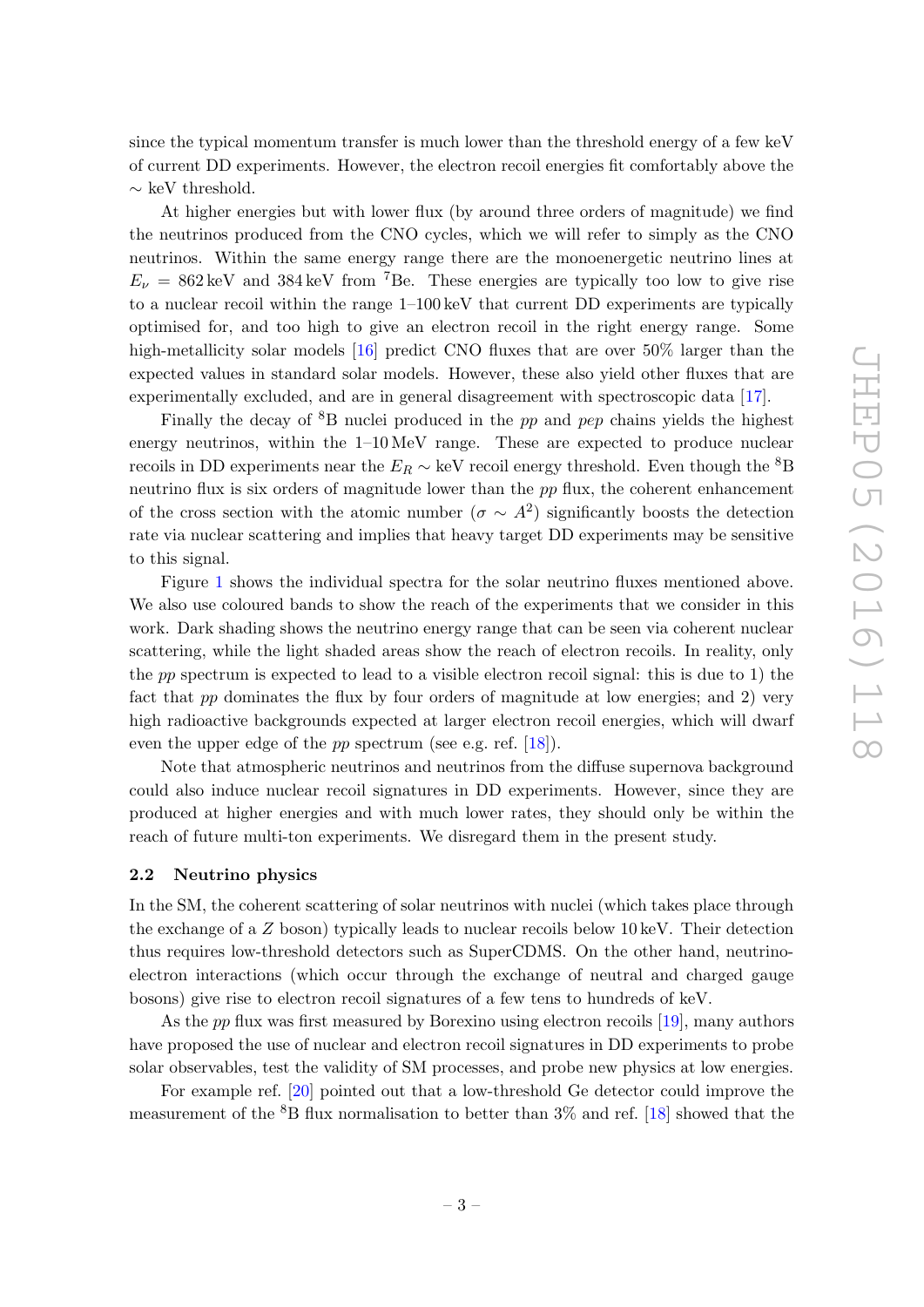

<span id="page-4-0"></span>Figure 1. Spectra of solar neutrinos accessible to direct detection experiments. In black are the pp and <sup>8</sup>B fluxes that will be seen respectively by electron and nuclear recoils in second generation (G2) and future experiments. CNO fluxes are in blue. The purple Be and pep lines, as well as the subdominant hep flux are not considered in this work. The bands at the top of the figure illustrate the reach of electron recoils (light shading) and nuclear recoils (dark shading) in future experiments, based on the optimistic configurations listed in table [1.](#page-6-0) A low-threshold experiment with a light target nucleus may be able to probe the CNO fluxes for the first time, provided that backgrounds are low enough and nuclear recoils can be discriminated.

observation of pp neutrinos in a third generation Xe detector such as DARWIN [\[21\]](#page-22-0) could lower the statistical uncertainty on the pp flux to less than  $1\%$ ; this is an overwhelming improvement over the current 10% error from Borexino [\[19\]](#page-21-13). Such precision measurements can also help distinguish between metal-rich and metal-poor solar models, via the correlation between neutrino production and the environmental abundance of primordial heavy elements  $[22-25]$  $[22-25]$ .

The nuclear recoil event rates are sensitive to the weak (or Weinberg) angle  $\theta_W$ , which expresses the ratio of the charged to neutral weak gauge boson masses,

$$
\cos \theta_W \equiv \frac{m_W}{m_Z},\tag{2.1}
$$

and effectively determines the ratio between the couplings of the neutrino to the proton versus the neutron at low energies. The quantity  $\sin^2 \theta_W$  has been determined to very high accuracy at the electroweak scale, in high energy experiments. Given LEP, PETRA and PEP measurements [\[26,](#page-22-3) [27\]](#page-22-4), the SM renormalization group equations imply that this parameter should run to  $\sin^2 \theta_W = 0.2387$  at low energies in the  $\overline{\text{MS}}$  scheme [\[28\]](#page-22-5). Thus far, the lowest-energy direct probe of  $\sin^2 \theta_W$  has been at scales of 2.4 MeV [\[29\]](#page-22-6), via atomic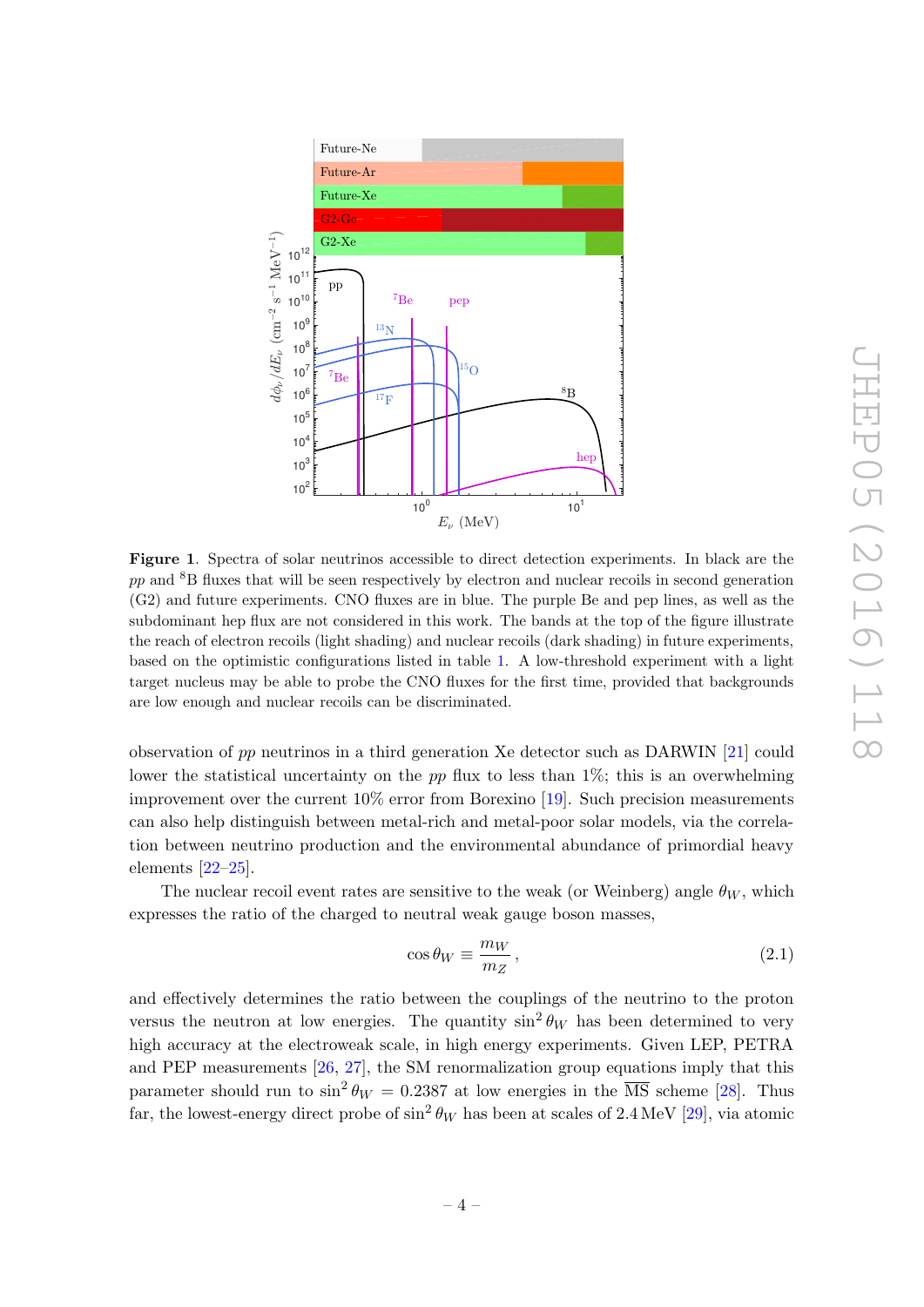parity violation measurements in  $^{133}Cs$  [\[30\]](#page-22-7). Given that the momentum exchange in coherent neutrino-nucleus scattering occurs at energies of a few MeV, and that electron recoils are expected to probe the  $\mathcal{O}(10 \,\text{keV})$  range, a direct measurement of  $\sin^2 \theta_W$  in future DD experiments would constitute the first measurement of this quantity in the keV–MeV range.

Finally, precision measurements of solar neutrinos can help constrain new physics contributions, including a sterile component in the solar flux [\[20\]](#page-21-14), as well as the presence of new mediators, particularly if they are light (below the GeV scale). These light mediators could have important consequences in neutrino physics [\[31\]](#page-22-8), in the long standing proton radius discrepancy [\[32\]](#page-22-9), and in light DM scenarios [\[33\]](#page-22-10). Indeed, for sufficiently light mediators, the scattering rate will grow as  $1/q^2$  as one goes to lower energies, so the low momentum transfer of DD experiments makes them ideal laboratories for such searches.

#### <span id="page-5-0"></span>3 Neutrino scattering in DD experiments

Solar neutrinos might leave a signal in DD experiments, either through their coherent scattering with the target nuclei or through scattering with the atomic electrons.

In general, the number of recoils per unit energy can be written

$$
\frac{dR}{dE_R} = \frac{\epsilon}{m_T} \int dE_\nu \frac{d\phi_\nu}{dE_\nu} \frac{d\sigma_\nu}{dE_R} \,,\tag{3.1}
$$

where  $\epsilon$  is the exposure and  $m<sub>T</sub>$  is the mass of the target electron or nucleus. If several isotopes are present, a weighted average must be performed over their respective abundances.

The SM neutrino-electron scattering cross section is

$$
\frac{d\sigma_{\nu e}}{dE_R} = \frac{G_F^2 m_e}{2\pi} \left[ (g_v + g_a)^2 + (g_v - g_a)^2 \left( 1 - \frac{E_R}{E_\nu} \right)^2 + (g_a^2 - g_v^2) \frac{m_e E_R}{E_\nu^2} \right],\tag{3.2}
$$

where  $G_F$  is the Fermi constant, and

<span id="page-5-3"></span>
$$
g_{v;\mu,\tau} = 2\sin^2\theta_W - \frac{1}{2}; \qquad g_{a;\mu,\tau} = -\frac{1}{2}, \qquad (3.3)
$$

for muon and tau neutrinos. In the case  $\nu_e + e \rightarrow \nu_e + e$ , the interference between neutral and charged current interaction leads to a significant enhancement:

$$
g_{v,e} = 2\sin^2\theta_W + \frac{1}{2}; \qquad g_{a,e} = +\frac{1}{2}.
$$
 (3.4)

The neutrino-nucleus cross section in the SM reads

<span id="page-5-2"></span>
$$
\frac{d\sigma_{\nu N}}{dE_R} = \frac{G_F^2}{4\pi} Q_v^2 m_N \left( 1 - \frac{m_N E_R}{2E_\nu^2} \right) F^2(E_R) \,, \tag{3.5}
$$

where  $F^2(E_R)$  is the nuclear form factor, for which we have taken the parametrisation given by Helm  $[34]$ <sup>[1](#page-5-1)</sup>  $Q_v$  parametrises the coherent interaction with protons (Z) and neutrons  $(N = A - Z)$  in the nucleus:

$$
Q_v = N - (1 - 4\sin^2 \theta_W) Z. \tag{3.6}
$$

<span id="page-5-1"></span><sup>1</sup>Since we are mainly probing recoil energy regimes that are lower than typical DM searches, the uncertainty due to the choice of form factor is minimised [\[35\]](#page-22-12).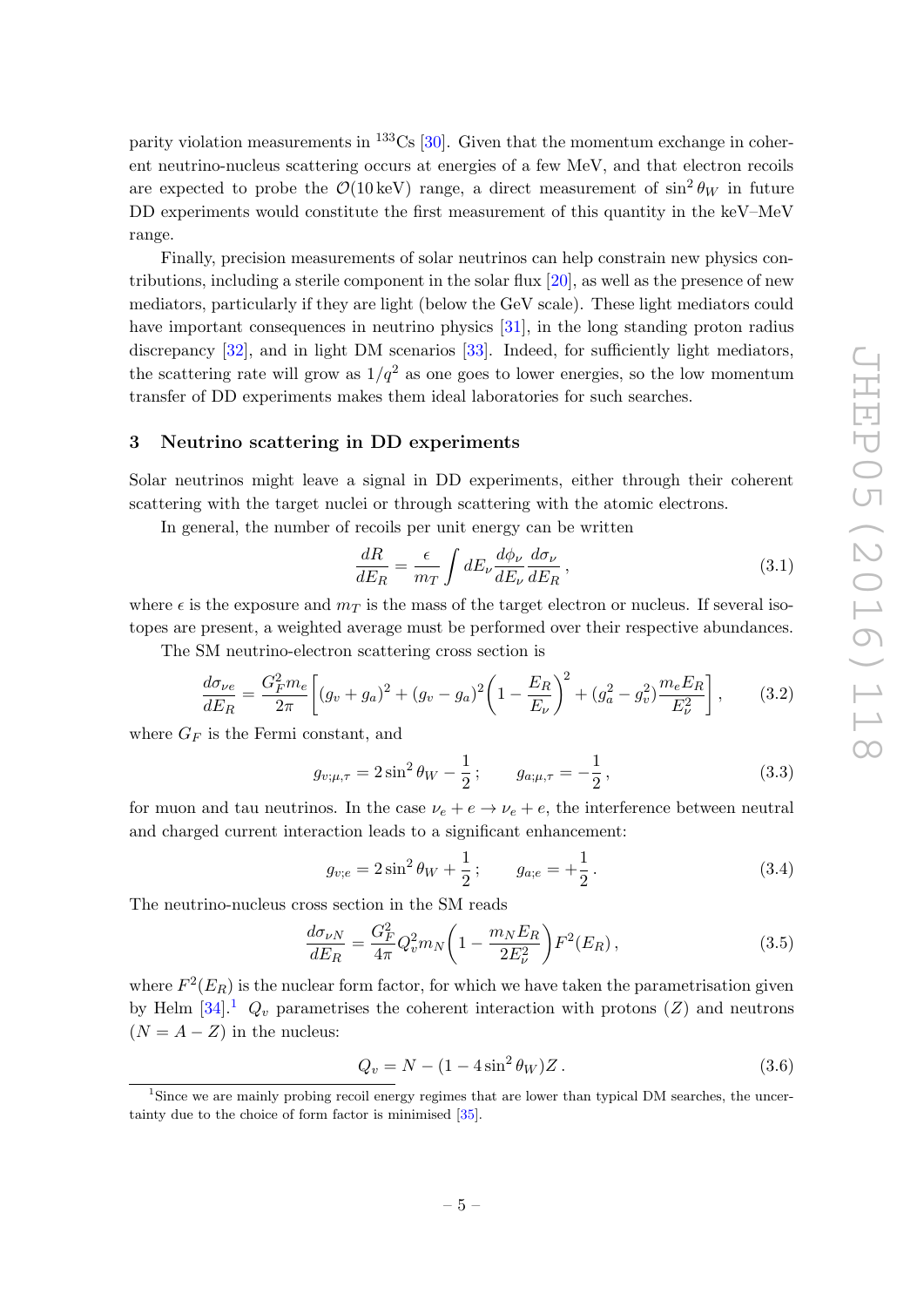|           | Experiment $\epsilon$ (ton-year) $E_{\text{th},n}$ (keV) $E_{\text{th},o}$ (keV) $E_{\text{max}}$ (keV) |      |      |    | R(pp)             | $R(^{8}B)$       | R(CNO)      |
|-----------|---------------------------------------------------------------------------------------------------------|------|------|----|-------------------|------------------|-------------|
| $G2-Ge$   | 0.25                                                                                                    | 0.35 | 0.05 | 50 |                   | $[62 - 85]$      | $[0 - 3]$   |
| G2-Si     | 0.025                                                                                                   | 0.35 | 0.05 | 50 |                   | $[3-3]$          | $\Omega$    |
| $G2-Xe$   | 25                                                                                                      | 3.0  | 2.0  | 30 | $[2104 - 2167]$   | $[0 - 64]$       |             |
| Future-Xe | <b>200</b>                                                                                              | 2.0  | 1.0  | 30 | $[17339 - 17846]$ | $[520 - 10094]$  |             |
| Future-Ar | 150                                                                                                     | 2.0  | 1.0  | 30 | $[14232 - 14649]$ | $[6638 - 12354]$ | 0           |
| Future-Ne | 10                                                                                                      | 0.15 | 0.1  | 30 | $[1141 - 1143]$   | $[898 - 910]$    | $[21 - 63]$ |

<span id="page-6-0"></span>Table 1. Physical properties of idealized G2 (top 3 lines) and future experiments used in our forecasts, with the expected total pp and boron-8 neutrino events, based on planned masses of similar experiments and an exposure of 5 years. We give nominal and optimistic threshold energies and maxima for the energy windows based on the energy beyond which backgrounds are expected to dominate. Our idealized G2 Ge and Si experiments are similar to the SuperCDMS SNOLAB phase, while the G2 Xe experiment is similar to LZ projections. Future experiments are similar to the planned DARWIN experiment, or an argon phase of a DARWIN-like experiment.

Current DD experiments excel at the discrimination of nuclear recoils from electron recoils. By design, these detectors are engineered in such a way that the nuclear recoil background induced by either radioactive processes or cosmic-rays is extremely small. Thus, in our analysis we consider the idealised situation in which nuclear recoils are produced solely by coherent neutrino scattering. This assumes that any nuclear recoil backgrounds can be completely identified and eliminated and that either no signal for dark matter has been found or that a potential dark matter background can be discriminated.

On the other hand, electron recoils from radioactive processes are copious, and would constitute a very important background for the study of neutrino-electron scattering. Future advances in the design and construction of extremely radiopure detectors will allow a significant reduction of the noise levels. For example, current rates in Xenon100 electron recoil band are of the order of  $3 \times 10^3$  events ton<sup>-1</sup> yr<sup>-1</sup> keV<sup>-1</sup> [\[36\]](#page-22-13), but projected xenon-based experiments such as DARWIN aim to reduce this to  $\mathcal{O}(10)$  events ton<sup>-1</sup> yr<sup>-1</sup> keV<sup>-1</sup> [\[18\]](#page-21-12) for recoil energies below 100 keV. In our analysis we will consider the idealized situation in which the electron recoil background is negligible compared to standard  $\nu - e$  scattering.

For concreteness, we have specified in table [1](#page-6-0) several experiment types that are similar in threshold, efficiency and exposure specifications to upcoming experiments. We do not restrict ourselves to experiment-specific parameters such as background spectrum and resolution since these are difficult to estimate and subject to significant change. We thus include a second-generation germanium and silicon experiment (inspired by Super-CDMS SNOLAB), a second-generation xenon experiment (inspired by LZ), as well as future DARWIN-like xenon and argon experiments. Finally, we include a neon-based experiment to illustrate the possibility of observing the  $^{15}O$  and  $^{13}N$  neutrinos from the CNO cycle with future low-mass TPCs. The very recent ref. [\[37\]](#page-22-14) contains some discussion of the pep line; however, even for the most optimistic configuration that we consider, we would see at most 2 pep events, versus a possible  $\sim 60$  CNO neutrinos in the same energy range.

Table [1](#page-6-0) shows the parameters that we use for our benchmark models, and the expected number of events from electron recoils of pp neutrinos,  $R(pp)$ , and nuclear recoils from <sup>8</sup>B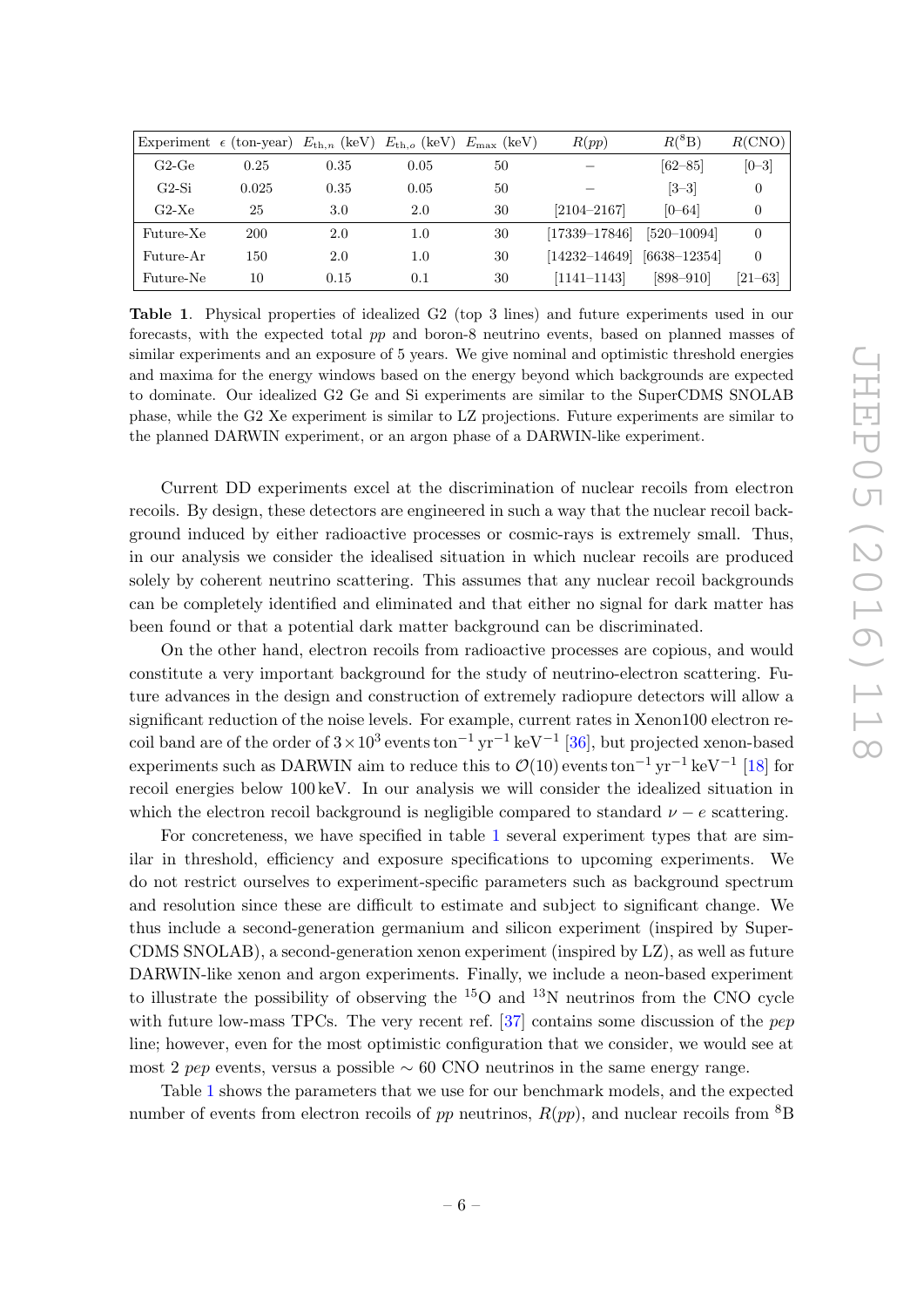and CNO neutrinos  $(R(^{8}B)$  and  $R(CNO)$ , respectively). We have specified an exposure similar to planned experiments, as well as two sets of threshold energies that are respectively nominal and optimistic projections of what could be achieved in such experiments  $(E_{th,n}, E_{th,o})$ . Last, as a stand-in for realistic efficiency curves, we take the efficiency in each experiment to rise linearly from 50% at the threshold, to 100% at 1 keV (for Ge, Si, Ne) or 5 keV (Xe, Ar).

#### <span id="page-7-0"></span>4 Solar and Standard Model physics

The various components of the standard solar model (SSM) make use of very well-understood physics, but depend on over 20 individual input parameters. These include the solar age, luminosity, radial opacity dependence, diffusion rates, nuclear cross sections and the elemental abundances at age zero.

Since the downward revision of photospheric elemental abundances a decade ago, some tension has remained between predictions of the SSM and independent observations using helioseismology. In this section, we focus on two parameters, the overall metallicity  $Z/X$ and the effective change in opacity with respect to the SSM,  $\delta \kappa$ . With enough information, one should be able to study the effect of individual elements on the neutrino fluxes. However, with so few observables it is not possible to distinguish them.

We perform a Fisher analysis to extract the predicted sensitivity of future experiments to the various parameters studied here. For each experiment  $k$  which measures an observable  $\phi^k$  with error  $\sigma_k$ , the Fisher information matrix is

$$
F_{ij}^k = \frac{1}{\sigma_k^2} \frac{\partial \phi^k}{\partial \theta_i} \frac{\partial \phi^k}{\partial \theta_j},\tag{4.1}
$$

where the indices i, j run over the parameters  $\{\theta\}$  that we wish to constrain. The total fisher matrix is simply  $F \equiv \sum_k F^k$ . Assuming gaussianity in the parameters of interest, the covariance matrix is

$$
C = F^{-1}.\tag{4.2}
$$

The diagonal elements of C are the forecasted errors on each individual parameter given the experiments included in  $F$ , while the off-diagonal components give the linear degeneracies.

For electron scattering described in eq.  $(3.5)$ , the uncertainty on the neutrino mixing angles  $\theta_{12}$  and  $\theta_{13}$  lead to an extra source of uncertainty on the measured pp flux. For G2 experiments, we take the  $1\sigma$  errors on these parameters from the latest NuFit deter-minations<sup>[2](#page-7-1)</sup> [\[38,](#page-22-15) [39\]](#page-23-0), which lead to a 1.15% uncertainty on the inferred neutrino flux from neutrino scattering. We do not include this error for the Future experiments, as projects such as JUNO  $[40]$  will constrain these quantities to very high precision.<sup>[3](#page-7-2),[4](#page-7-3)</sup>

<span id="page-7-2"></span><span id="page-7-1"></span> $^{2}$ [http://www.nu-fit.org.](http://www.nu-fit.org)

<sup>&</sup>lt;sup>3</sup>More concretely, JUNO expects to measure  $\sin^2 \theta_{12}$  to within 0.67%, leading to an error on the event rate in DD experiments of  $\sim 0.2\%.$ 

<span id="page-7-3"></span><sup>&</sup>lt;sup>4</sup>We also point out that by using independent measurements of the  $pp$  flux, one can instead use the DD observations as a constraint on  $\sin^2 \theta_{12}$ .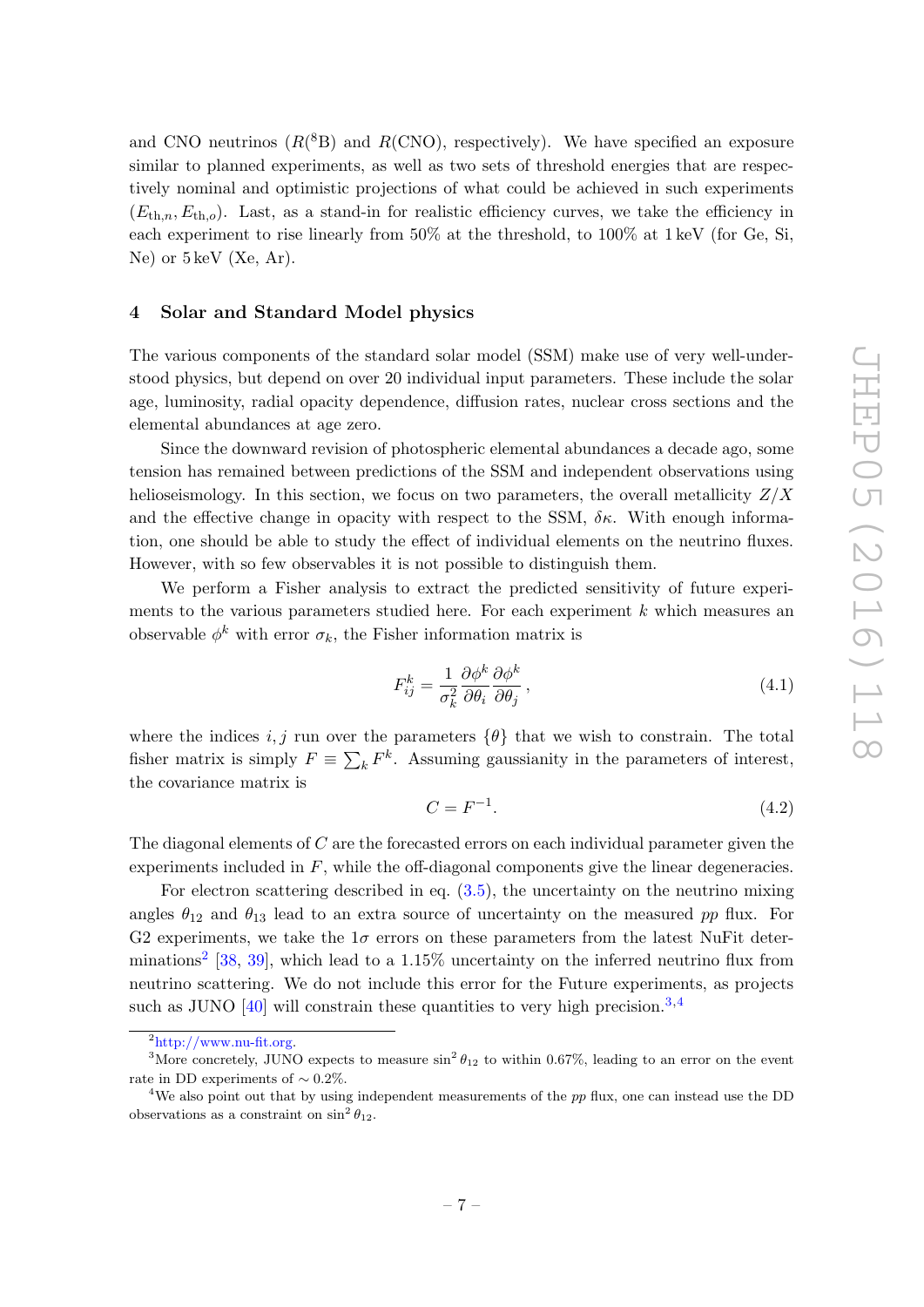| Exp.           | $\phi^{\rm{8B}}_{\nu}$ | $\phi_i^{pp}$         | $\sin^2\theta_W$  |
|----------------|------------------------|-----------------------|-------------------|
| Measured       | $2.0\%$ <sup>5</sup>   | $10.6\%$ <sup>6</sup> |                   |
| G <sub>2</sub> | $1.9\%$ $(1.9\%)$      | $2.5\%$ $(2.5\%)$     | 4.6\% $(4.5\%)$   |
| Future-Xe      | $1.8\%$ $(0.9\%)$      | $0.7\%$ $(0.7\%)$     | $1.7\%$ $(1.7\%)$ |
| Future-Ar      | $1.0\%$ $(0.6\%)$      | $0.6\%$ $(0.5\%)$     | $1.5\%$ $(1.4\%)$ |
| $HyperK^7$     | 1.43\%                 |                       |                   |

<span id="page-8-4"></span>**Table 2.** Current and projected errors on the <sup>8</sup>B and pp neutrino fluxes (with fixed  $\sin^2 \theta_W =$ 0.2387), and on  $\sin^2\theta_W$  at low energies (using the solar neutrino flux data from SuperK, SNO+ and Borexino, and the luminosity constraint on the  $pp$  flux from [\[41\]](#page-23-2)). The numbers are shown for the nominal (optimistic) thresholds of table [1.](#page-6-0) Each subsequent experiment set includes the previous one measurements.

# <span id="page-8-0"></span> $\mathbf{4.1} \quad \textbf{Neutrino fluxes and} \, \sin^2 \theta_W$

The lowest-energy sensitivity to  $\sin^2 \theta_W$  arises through neutrino-electron scattering, which probes interactions via momentum transfers of order tens of keV (though nuclear scattering recoil energies are lower, the transferred momentum  $q = \sqrt{2E_Rm_N}$  is much higher).

If only the experimental measurement by Borexino  $[19]$  of the pp flux is considered, then we find that future DD experiments can measure  $\sin^2 \theta_W$  down to about 20% uncertainty. However, much greater precision can be attained through the addition of the luminosity constraint on the total neutrino flux from the Sun. Using the global bounds derived in ref. [\[41\]](#page-23-2), the resulting  $0.6\%$  error on the pp flux allows G2 experiments to narrow down the  $\sin^2 \theta_W$  measurement to within 4.5%. This is solely due to an LZ-like xenon experiment, as the pp flux will remain inaccessible to solid-state experiments due to high backgrounds. Future liquid noble gas experiments can bring this error down to 1.4%. The projected uncertainties in different configurations are given in table [2.](#page-8-4)

Lowering the threshold has little impact on these numbers, since the electron recoil rate is fairly insensitive to the lower energy. The expected precision on the measurement of  $\sin^2 \theta_W$  is thus very close to the results of present experiments, with the additional advantage that direct detection experiments can access an energy range that is unreachable in a collider setup, and is two orders of magnitude lower than results from atomic parity violation experiments. As a final remark about  $\sin^2 \theta_W$ , although the precision of future DD experiment would be about 10 times weaker than future experiments like MOLLER [\[42\]](#page-23-3), the energy scale would be a factor 10,000 smaller. Hence, DD experiments are sensitive to new physics at much lighter scales.

By instead fixing the value of  $\sin^2 \theta_W$  to the expected value given by running the LEP measurement down to low energies using the  $\overline{\text{MS}}$  scheme,  $\sin^2 \theta_W = 0.2387 \pm 7 \times 10^{-5}$  [\[26\]](#page-22-3), the neutrino fluxes can be independently measured. One can then predict the precision of the  ${}^{8}B$  and pp flux measurements from future experiments. The one-dimensional errors on

<span id="page-8-1"></span><sup>&</sup>lt;sup>5</sup>Global fit [\[44\]](#page-23-4)  $\phi_{\nu}^{8} = (5.1 \pm 0.1) \times 10^{6} \text{ cm}^{-2} \text{ s}^{-1}.$ 

<span id="page-8-2"></span><sup>&</sup>lt;sup>6</sup>Borexino [\[19\]](#page-21-13) measurement  $\phi_{\nu}^{pp} = (6.6 \pm 0.7) \times 10^{10} \text{ cm}^{-2} \text{ s}^{-1}$ .

<span id="page-8-3"></span><sup>7</sup>Based on 1 year projected data [\[43\]](#page-23-5).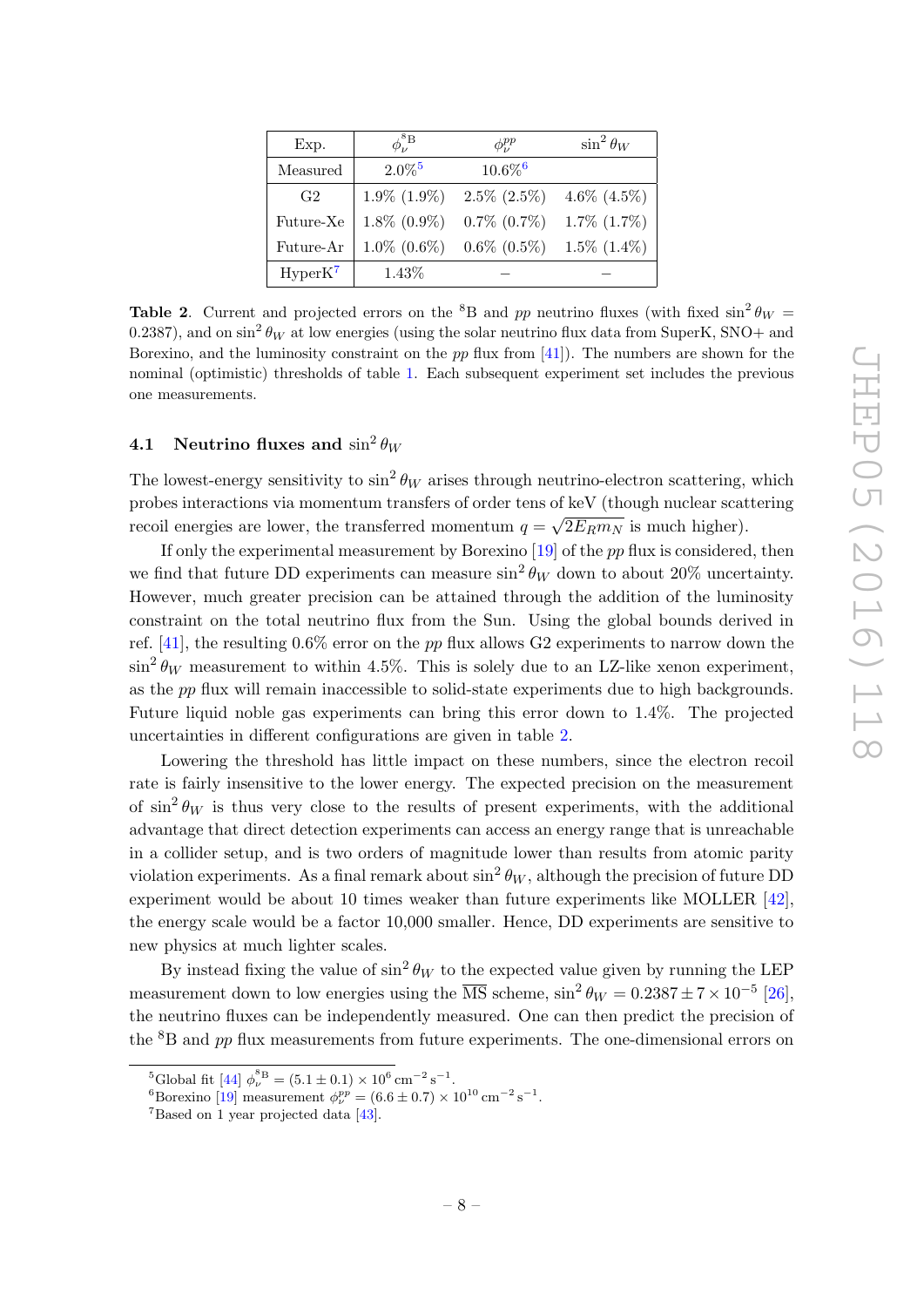each of these fluxes are presented in the first column of table [2.](#page-8-4) The reduction of error in the pp flux is striking: the G2 xenon experiment will bring this from the current 10% down to 2.2%; future experiments bring this down even further, to  $0.6\%$ .<sup>[8](#page-9-1)</sup> Note that lowering the threshold has very little effect on the measured pp flux, as the electronic recoil rate does not rise sharply at lower energies.

In contrast, a lower threshold allows significantly more  ${}^{8}B$  neutrinos to be measured, this time allowing a SuperCDMS-like germanium experiment to drive the G2 measurements, albeit with only a small improvement  $(\pm 1.9\%)$  with respect to current measurements  $(\pm 2\%)$ . As a further consequence, the optimistic detector configurations have almost twice the sensitivity as the nominal ones. A xenon phase of DARWIN could thus measure the  ${}^{8}B$  flux better than even a dedicated future neutrino experiment such as HyperKamiokande [\[43\]](#page-23-5), for which we show a sensitivity projection based on one year of data taking in the last line of table [2.](#page-8-4)

#### <span id="page-9-0"></span>4.2 Solar observables and CNO neutrinos

We now turn to the impact of coherent nuclear scattering and electron recoil measurements on solar modelling. An accurate measurement of  $pp$  and <sup>7</sup>Be neutrino fluxes, together with the luminosity constraint [\[47\]](#page-23-6), tell us the exact fraction of the solar energy that comes from the pp-chain, and thus indirectly constrains the CNO cycle which makes up the remaining  $\sim$  1% of energy generation. Such a measurement would therefore constitute the most accurate probe yet of the  $^{13}N$  and  $^{15}O$  neutrino fluxes, which have yet to be experimentally observed.

To illustrate how DD experiments can help infer solar properties, we use the partial derivatives from linear solar models [\[45,](#page-23-7) [46\]](#page-23-8) of the neutrino fluxes with respect to an overall shift in opacity  $\delta \kappa$  and with respect to the metal-to-hydrogen ratio  $Z/X$ . Figure [2](#page-10-0) illustrates the impact of future experiments on these observables. Since they are both highly correlated with the  ${}^{8}B$  flux (and less so to pp), the main effect is to narrow down the degeneracy in the opacity-metallicity space. This indicates that, when combined with new neutrino data, a precise independent measurement of either  $\kappa$  or solar metallicity can pin down the other observable to a high degree of precision, though direct detection experiments on their own are of limited help. In table [3,](#page-10-1) we show the projected errors from DD experiments on the determination of opacity and metallicity.

We finally return to the <sup>13</sup>N and <sup>15</sup>O neutrino fluxes. These lie approximately an order of magnitude below the <sup>7</sup>Be line, although they dominate the solar spectrum at electron recoil energies above ∼ 750 keV. In this range, material backgrounds dominate by several orders of magnitude, making discrimination of the CNO neutrinos highly unlikely. One may search for CNO events in the nuclear recoil spectrum. This requires:

1. A light target to reach neutrino energies below the  ${}^{8}B$  peak;

<span id="page-9-2"></span><span id="page-9-1"></span><sup>&</sup>lt;sup>8</sup>The small difference with the  $1\%$  error quoted in ref. [\[18\]](#page-21-12) is due to the larger exposure we take here.  $9$ Strictly speaking, one should correlate all neutrino fluxes with individual elemental and with a radially-

dependent parametrization of  $\delta \kappa(r)$ . Given the paucity of observables, however, we restrict ourselves to these more general quantities.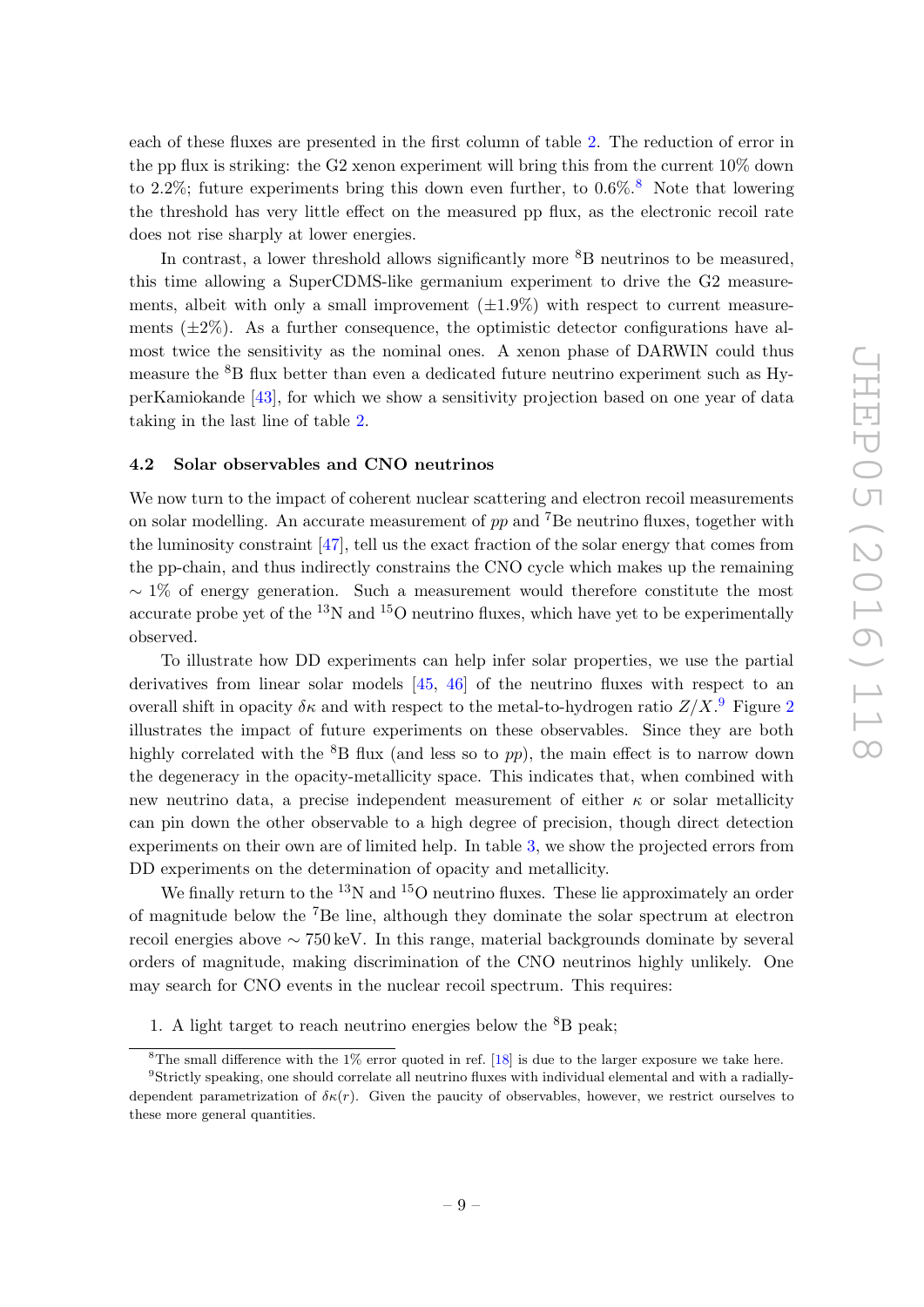

<span id="page-10-0"></span>Figure 2. Estimate of the potential improvement of constraints on the solar metallicity fraction  $Z/X$  and the deviation of opacity from the standard solar model  $\delta\kappa$ , through the use of neutrino measurements. Left: using the nominal thresholds  $E_{th,n}$  from table [1;](#page-6-0) right: using the optimistic threshold energies  $E_{th,o}$ . The main effect comes from the correlation between  $\phi_{\nu}^{\S_{B}}$  and these two quantities (although the small effect of  $pp$  is also included), based on linear solar models [\[45,](#page-23-7) [46\]](#page-23-8). The addition of these neutrino data are reflected in a narrower correlation line. To break this degeneracy, the neutrino flux from the subdominant CN cycle must be included, since these are the only direct probe of the light elements which contribute directly to  $Z/X$ .

| Exp.                | $\delta_k$   | Z/X                             |
|---------------------|--------------|---------------------------------|
| Solar observations  | 0.04         | 0.0024                          |
| Including neutrinos | 0.034        | 0.0013                          |
| Future-Xe           |              | $0.033(0.033)$ $0.0013(0.0013)$ |
| Future-Ne           | 0.032(0.030) | 0.0013(0.0012)                  |

<span id="page-10-1"></span>**Table 3.** Current and projected errors on the average opacity  $(\delta_k)$  and the metallicity  $(Z/X)$ , using the nominal (optimistic) thresholds of table [1.](#page-6-0) Each subsequent experiment set includes the previous one measurements. Approximate error on  $\delta \kappa$  is from helioseismological observations [\[45\]](#page-23-7); error on the metallicity comes from the measured solar abundances [\[48\]](#page-23-9). The neutrino data used for the second line are the same as table [2.](#page-8-4)

- 2. A low threshold (e.g., below 0.25 keV for Ne);
- 3. Good discrimination between nuclear and electron recoil events.

Light elements such as F, Na, Ne and Al, would give  $0.02$  to  $0.01<sup>15</sup>O$  events per kg year with a 0.1 keV threshold. Superheated fluids such as  $C_3F_8$  targets are light enough, but current thresholds tend to be far too large [\[49\]](#page-23-10). Supercooled scintillating sapphire bolometers such as ROSEBUD [\[50\]](#page-23-11) can attain a  $\sim$  100 eV threshold. However, their exposures tend to be limited to a few hundred gram-days. An alternative which satisfies 1) and 2) would be pressurized noble gas TPCs. Thresholds of 100 eV can in principle be obtained for Ne with such a setup [\[51,](#page-23-12) [52\]](#page-23-13). The low threshold is key to this observation: increasing  $E_{\text{th}}$  by only 50% yields a substantial drop in the observable CN flux, from 63 to 21 events for 10 ton-years of neon. Discrimination between nuclear and electron recoils at such low energies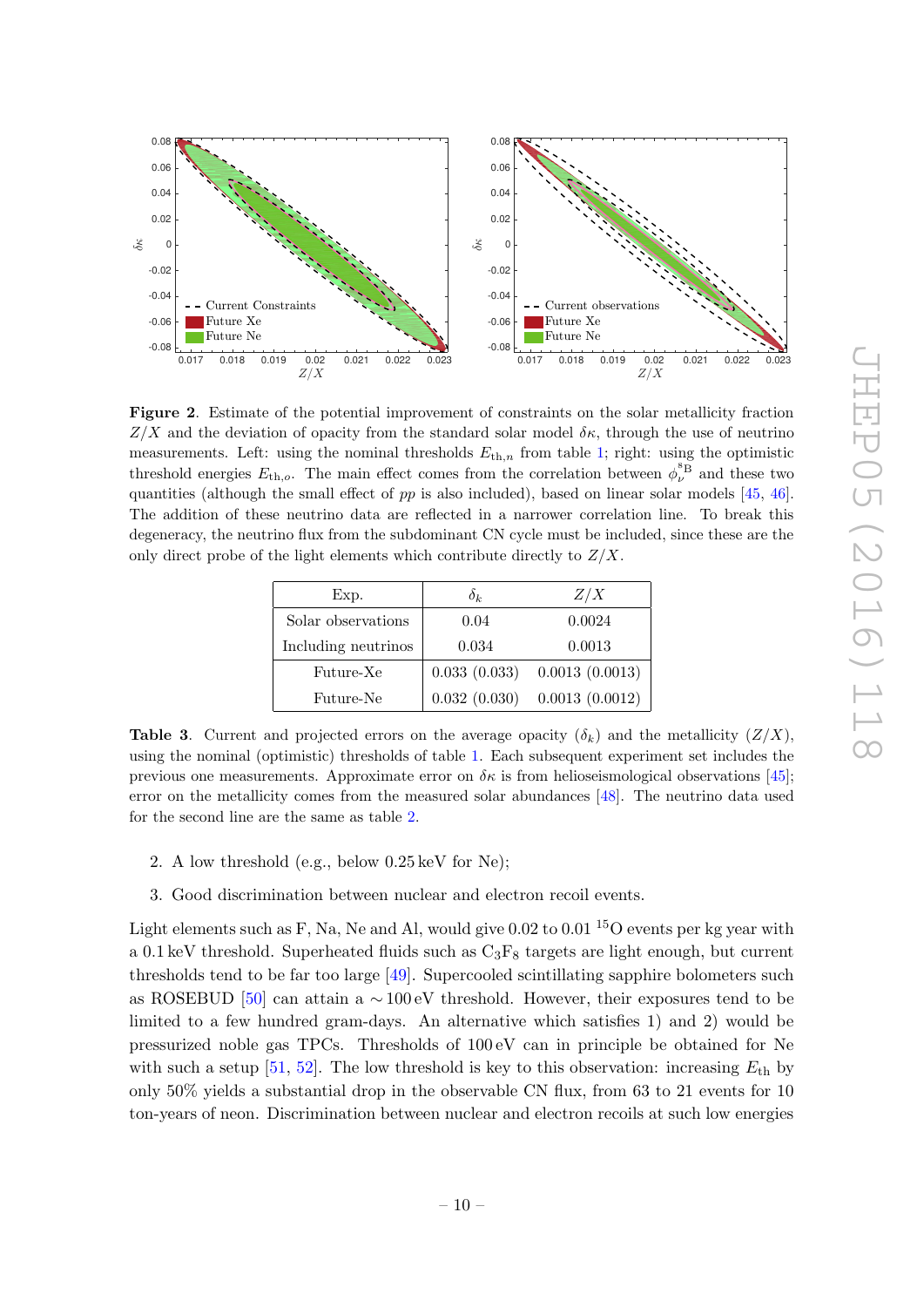| Mediator     | L.                                                                                                                                                              | $d\sigma_e/dE_R - d\sigma_e^{\rm SM}/dE_R$                                                                                                           | $d\sigma_N/dE_R - d\sigma_N^{\rm SM}/dE_R$                                                                                                                                                                                                                        |
|--------------|-----------------------------------------------------------------------------------------------------------------------------------------------------------------|------------------------------------------------------------------------------------------------------------------------------------------------------|-------------------------------------------------------------------------------------------------------------------------------------------------------------------------------------------------------------------------------------------------------------------|
| Scalar       | $(g_{\nu,\phi} \phi \bar{\nu}_R \nu_L + \text{h.c.})$<br>$+\phi \ell g_{\ell,s} \ell + \phi \bar{q} g_{a,s} q$                                                  | $\frac{g_{\nu,\phi}^2g_{e,s}^2E_Rm_e^2}{4\pi E_{\nu}^2(2E_Rm_e+m_{\phi}^2)^2}$                                                                       | $\frac{Q'^2_s m_N^2 E_R}{2\pi E_\nu^2 (2E_R m_N + m_\phi^2)^2}$                                                                                                                                                                                                   |
| Pseudoscalar | $(g_{\nu,\phi} \phi \bar{\nu}_R \nu_L + \text{h.c.})$<br>$-i\gamma^5\phi\bar{\ell}g_{\ell,p}\ell-i\gamma^5\phi\bar{q}g_{q,p}q$                                  | $g_{\nu,\phi}^{2}g_{e,p}^{2}E_{R}^{2}m_{e}$<br>$\frac{1}{8\pi E_{\nu}^2(2E_Rm_e+m_{\phi}^2)^2}$                                                      | $\theta$                                                                                                                                                                                                                                                          |
| Vector       | $g_{\nu,Z'}Z_{\mu}'\bar{\nu}_L\gamma^{\mu}\nu_L$<br>$+Z'_\mu \bar{\ell} \gamma^\mu g_{\ell,\nu} \ell + Z'_\mu \bar{q} \gamma^\mu g_{q,\nu} q$                   | $2\sqrt{2}G_F m_e g_v g_{\nu, Z'} g_{e, v}$<br>$\pi(2E_R m_e + m_{Z'}^2)$<br>$+\frac{m_e g_{\nu,Z'}^2 g_{e,v}^2}{2\pi(2E_R m_e + m_{Z'}^2)^2}$       | $G_F m_N Q_v Q'_v (2E_v^2 - E_R m_N)$<br>$2\sqrt{2}\pi E_{\nu}^{2}(2E_{R}m_{N}+m_{Z_{I}}^{2})$<br>$+\frac{Q_v'^2 m_N (2E_\nu^2 - E_R m_N)}{4\pi E_\nu^2 (2E_R m_N + m_{z'}^2)^2}$                                                                                 |
| Axial vector | $g_{\nu,Z'}Z^{\prime}_{\mu}\bar{\nu}_L\gamma^{\mu}\nu_L$<br>$-Z'_\mu\bar{\ell}\gamma^\mu g_{\ell,a}\gamma^5\ell$<br>$-Z'_\mu\bar{q}\gamma^\mu g_{a,a}\gamma^5q$ | $2\sqrt{2}G_F m_e g_a g_{e,a} g_{\nu,Z'}$<br>$\overline{\pi(2E_Rm_e+m_{Z'}^2)}$<br>$+\frac{m_e g_{\nu,Z'}^2 g_{e,a}^2}{2\pi(2E_R m_e + m_{Z'}^2)^2}$ | $G_F m_N Q_a Q'_a (2E_\nu^2 + m_N E_R)$<br>$\sqrt{2\pi E_{\nu}^2(2E_Rm_N + m_{Z'}^2)}$<br>$G_F m_N Q_v Q'_a E_\nu E_R$<br>$\sqrt{2}\pi E_{\nu}^2(2E_Rm_N+m_{Z}^2)$<br>$+\tfrac{Q_a^{\prime 2} m_N (2 E_\nu^2 + E_R m_N)}{4 \pi E_\nu^2 (2 E_R m_N + m_{Z'}^2)^2}$ |

<span id="page-11-2"></span>Table 4. New Lagrangian terms and differential cross sections with the nucleus N and electron e for the four types of new mediator we consider. Note the negative interference in the vector and axial case with the SM contribution. The couplings  $g_v$  and  $g_a$  are defined in eq. [\(3.3\)](#page-5-3). The coherence factors  $Q_i$  are defined in eqs. [\(5.5\)](#page-12-1)–[\(5.9\)](#page-12-2).

is extremely challenging and one might rather rely on the radiopurity of the experiment and the directionality of solar neutrinos. In green, we show the effect of a future neonbased experiment on solar observables in figure [2.](#page-10-0) CNO neutrinos are a direct probe of the abundances of these elements — and thus of the metallicity  $Z/X$  which C, N, O dominate. Even a modest measurement of the CNO flux (63 events in our optimistic case) can thus provide a small break in the degenerate parameter space.

# <span id="page-11-0"></span>5 Constraints on new physics

The simultaneous measurement of the neutrino-electron and neutrino-nucleus couplings enables us to test the predictions for models of new physics in two complementary directions.

#### <span id="page-11-1"></span>5.1 Simplified models

To parametrise new physics at a very low scale, we write the Lagrangian for energies below electroweak symmetry breaking which incorporates scalar and vector mediators that couple to neutrinos, electrons, and quarks in a model independent way. The additional terms in the low energy Lagrangian are shown in the second column of table [4,](#page-11-2) for a scalar (or pseudoscalar) mediator  $\phi$ , and vector (or axial vector) mediator  $Z'$ . The resulting neutrino-nucleus and neutrino-electron scattering cross sections are shown in the third and fourth columns. We neglect terms of order  $E_R/E_\nu \lesssim 10^{-2}$  and, in the case of pseudoscalar interactions, couplings to heavy quarks.

In our model, we introduce couplings to quarks, but in order to correctly describe scattering with nuclei, the couplings of the mediator to the nucleons are needed. This is done by calculating the matrix element of the quark Lagrangian with nucleon states, which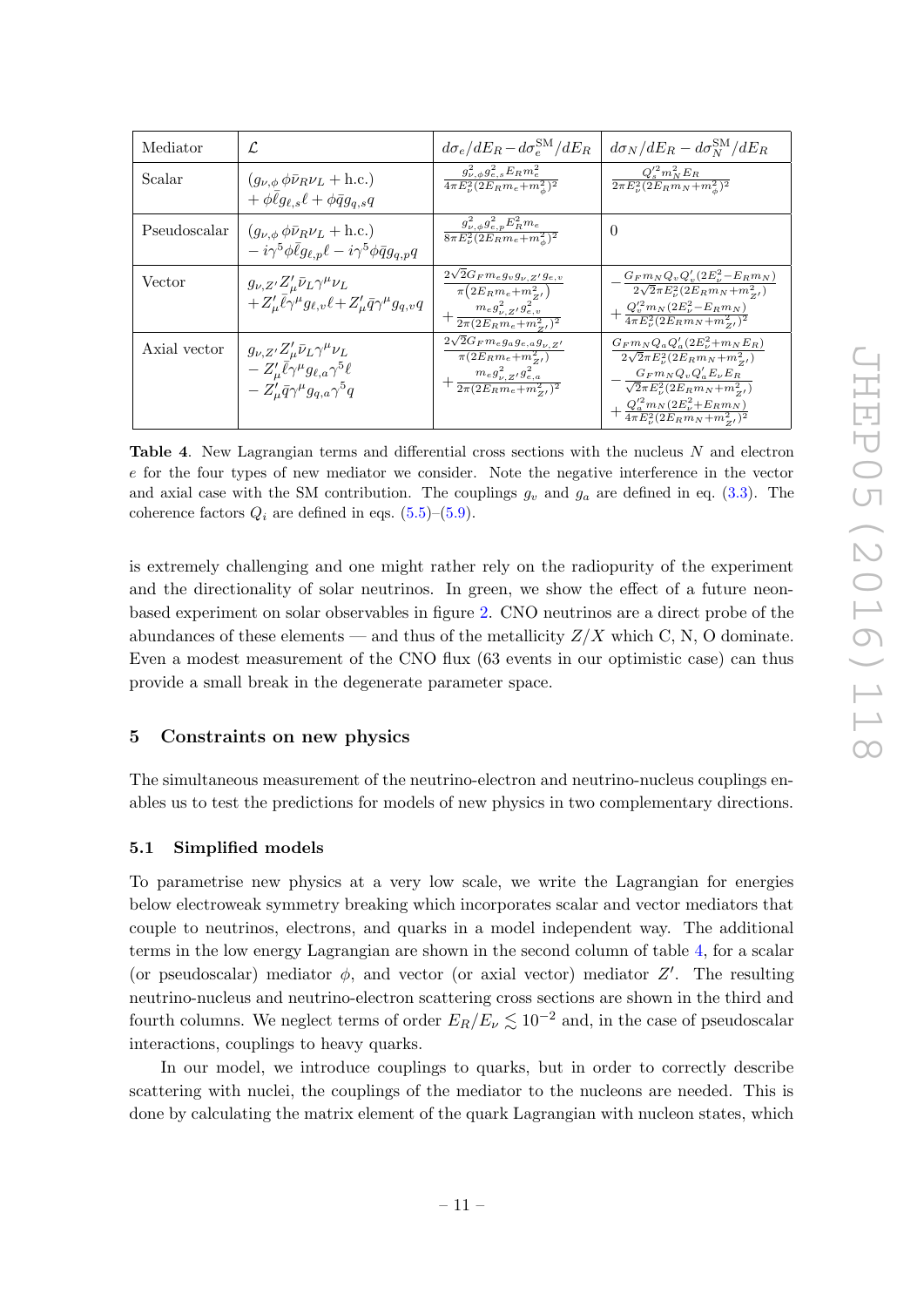leads to the following changes at the Lagrangian level:

$$
c_q \bar{q}q \to f_{Tq}^{(\mathcal{N})} \frac{m_{\mathcal{N}}}{m_q} \bar{\mathcal{N}} \mathcal{N} \,, \tag{5.1}
$$

$$
c_q \bar{q} i \gamma^5 q \to c_A^N \bar{N} i \gamma^5 \mathcal{N} \,, \tag{5.2}
$$

$$
c_q \bar{q} \gamma^{\mu} \gamma^5 q \to \Delta_q^{(\mathcal{N})} \bar{\mathcal{N}} \gamma^{\mu} \gamma^5 \mathcal{N} \,, \tag{5.3}
$$

<span id="page-12-1"></span>
$$
c_q \bar{q} \gamma^{\mu} q \to c_V^{\mathcal{N}} \bar{\mathcal{N}} \gamma^{\mu} \mathcal{N} , \qquad (5.4)
$$

where  $\mathcal N$  is the nucleon (proton or neutron) spinor, and the coefficients are given numerically in ref. [\[53\]](#page-23-14) (see also ref. [\[54\]](#page-23-15) and references therein, as well as refs. [\[55,](#page-23-16) [56\]](#page-23-17) for more recent determinations of the pion-sigma term and of the strangeness content of the nucleon based on experimental and EFT results, which enter into these coefficients). More specifically, in our framework where the couplings to all quarks are the same, the coherence factors, Q, of the cross sections induced by these different interactions (see table [4\)](#page-11-2) are

$$
\frac{Q_s'}{g_{\nu,\phi}g_{q,s}} = \sum_{\mathcal{N},q} \frac{m_{\mathcal{N}}}{m_q} f_{Tq}^{(\mathcal{N})} \approx 14A + 1.1Z \,, \tag{5.5}
$$

$$
\frac{Q'_v}{g_{\nu, Z'} g_{q, v}} = 3A, \qquad (5.6)
$$

$$
\frac{Q'_a}{g_{\nu,Z'}g_{q,a}} = S_N \sum_q \Delta_q^{(p)} \approx 0.3 S_N ,\qquad (5.7)
$$

<span id="page-12-2"></span>
$$
Q_v = N - (1 - 4\sin^2 \theta_W) Z, \qquad (5.8)
$$

$$
Q_a = S_N \left( \Delta_u^{(p)} - \Delta_d^{(p)} - \Delta_s^{(p)} \right) \approx 1.3 S_N \,. \tag{5.9}
$$

The primed coherence factors refer to new interactions. Although the axial vector interaction at low energies is also coherent, it couples to the spin operator, so the coherence factor is proportional to the nuclear spin  $S_N^2 \sim \mathcal{O}(1-10)$ , rather than  $A^2 \sim 10^4$ . This assumes a simple shell model, whereby any unpaired nucleon contains the full  $J$  quantum number of the nucleus in its ground state.

We assume that the mediators are light (below the few GeV scale) and their couplings to SM particles are small. Therefore, their contribution to electron and nucleus scattering (via t-channel exchange) should be negligible at a high momentum transfer  $q^2 \gg m_{\phi, Z'}^2$ but will be enhanced for low scale measurements.

#### <span id="page-12-0"></span>5.2 Predicted event rates and sensitivities

In figure [3](#page-13-0) we show the effect that the presence of scalar, vector and axial vector interactions would have upon the rate of scattering events per ton-year as a function of the low-energy threshold. The rate of electron recoil events for a  $^{132}$ Xe target, as well as coherent nuclear recoil events for a variety of different target materials and mediator masses are plotted. In all cases shown, the new physics contribution grows with lower recoil energies, showing the need for low-threshold detectors.

Electron recoil spectra (shown on the left column) are from pp neutrinos, the lowest energy and most copious neutrinos produced in the Sun. Since lowering the threshold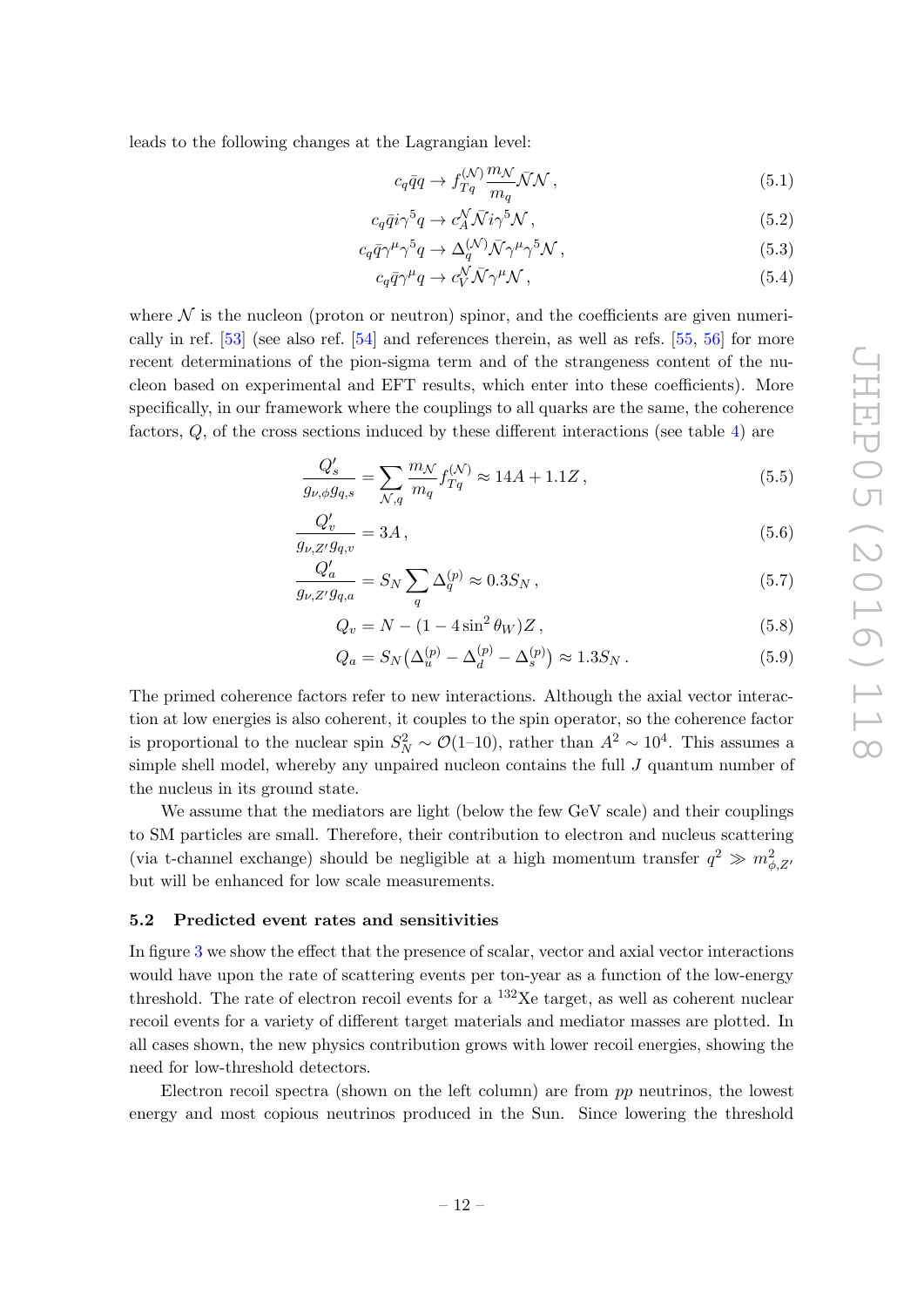

<span id="page-13-0"></span>Figure 3. Electron recoil (left) and nuclear recoil (right) integrated rates as a function of the experimental threshold energy  $E_{\text{th}}$ . Electron recoils are normalised to <sup>132</sup>Xe while nuclear recoils are plotted for a variety of target materials. Top: scalar coupling; middle row: vector coupling; lower panels: axial vector coupling.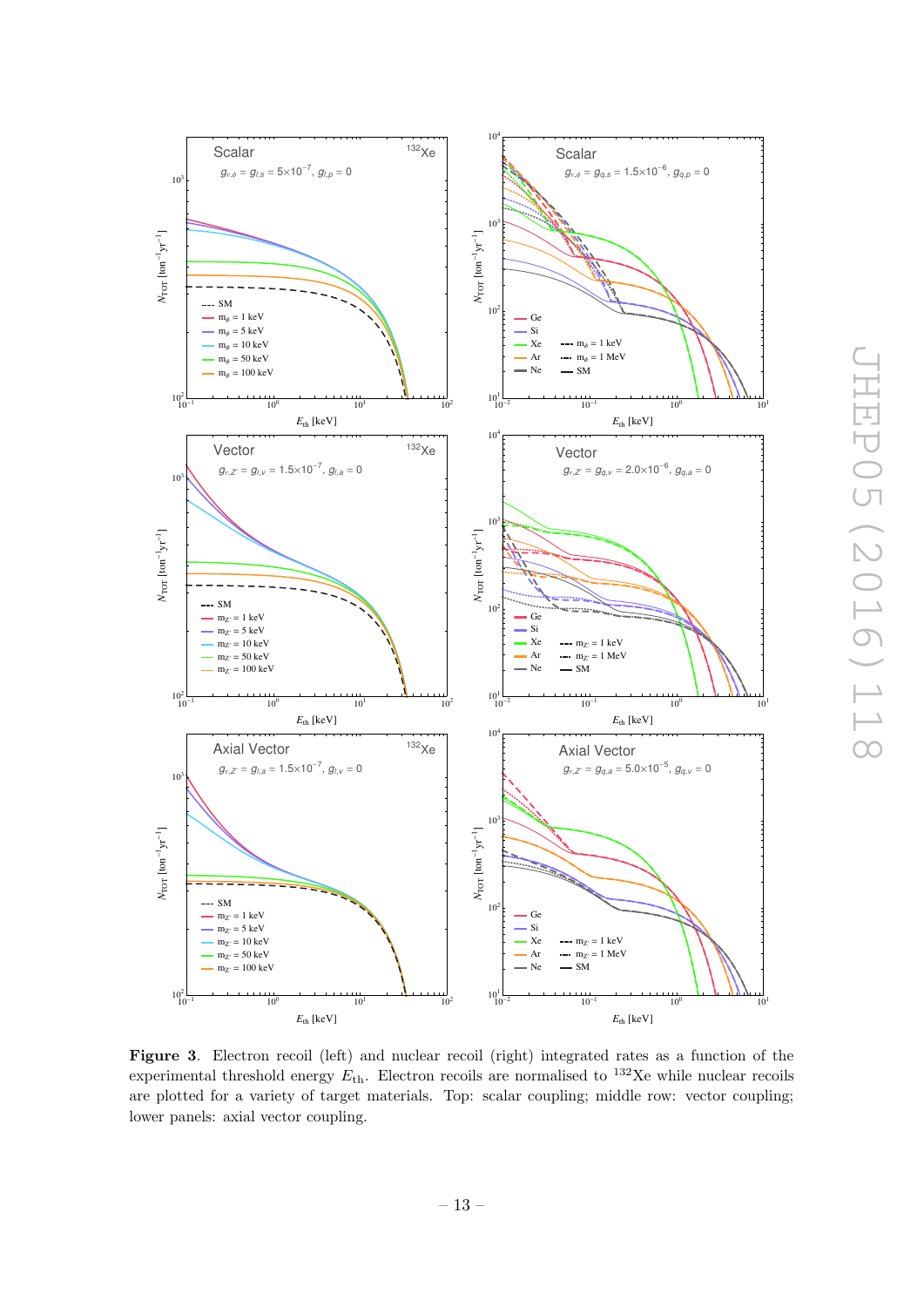of detection does not open up any new sources of neutrinos, a threshold of  $E_{th} \sim 1 \,\text{keV}$ is sufficient to maximize the SM event rate. The size of the new-physics contribution is dictated by the mass of the mediator and the corresponding coupling. In the limit of small mediator masses, the differential cross section in table [4](#page-11-2) scales as  $d\sigma/dE_R \propto E_R^{-1}$  $\frac{1}{R}$  for scalar mediators and  $d\sigma/dE_R \propto E_R^{-2}$  $\frac{R}{R}$  for vector and axial vector mediators, thus leading to substantial changes at low energies. Therefore, if the experimental threshold is low enough, an enhancement of the signal with respect to the SM prediction could be observed. This does not hold for pseudoscalar mediators, as shown in figure [5,](#page-16-1) since in the small mass limit  $d\sigma/dE_R$  is energy-independent. Although we are only showing the results for <sup>132</sup>Xe, the rates for any other target can be found by rescaling by the corresponding number of electrons per unit mass.

For nuclear recoils the integrated event rate also increases sharply with decreasing threshold. This can be seen as a sharp break in the right-hand panels of figure [3.](#page-13-0) This break corresponds to the intersection of new physics and SM contributions and its location depends on the values of the couplings. The fact that this enhancement becomes visible in these figures around the same energy as the CNO flux is a coincidence due to the choice of coupling, but the CNO contribution nonetheless results in further enhancement.

The target material dependence is very pronounced due to kinematics, as the maximum recoil energy is suppressed by the large nucleus mass,

$$
E_{R,\max} = \frac{2E_{\nu}^2}{(m_N + 2E_{\nu})}.
$$
\n(5.10)

For this reason, heavier targets need a lower threshold to probe both new fluxes of neutrinos and new physics processes at low energies. For example, whereas  $E_{\text{th}} \approx 2 \text{ keV}$  is needed for xenon to be sensitive to  ${}^{8}B$  neutrinos, these can be accessed by a hypothetical detector based on neon with only  $E_{\text{th}} \approx 10 \,\text{keV}$ . The material dependence also enters into the coherence factors (eqs.  $(5.5)$ – $(5.9)$ ) for nuclear recoils which in turn depend on  $A/Z$ .

As in the case of electron recoils, the most pronounced deviations from the SM prediction occur in the limit where the mediator mass is small. Indeed, in such a case, the differential cross section scales as  $d\sigma/dE_R \propto E_R^{-1}$  $E_R^{-1}$  for scalar mediators and  $d\sigma/dE_R \propto E_R^{-2}$ R for vector and axial vector mediators when the new physics contributions dominate. Once more, this leads to an enhancement of the cross section for low recoil energies. We do not show the nuclear recoil rates expected for a pseudoscalar mediator, since the nuclear form factor cancels out when the couplings to all light quarks are identical [\[53\]](#page-23-14).

As an additional remark on the axial vector and vector mediator cases, the interference between the standard  $Z$  and  $Z'$  amplitudes become important when these are comparable in magnitude. Remarkably, this interference is destructive due to the chiral structure of the Z couplings, which may lead to an overall suppression of events with respect to the SM prediction. We have illustrated this possibility in figure [3](#page-13-0) for the case of vector couplings.

The projected constraints on light scale physics are shown in figures [4](#page-15-0) and [5,](#page-16-1) for different mediators and target materials. The bands enclose the nominal and optimistic scenarios defined in table [1.](#page-6-0) They are wider for nuclear recoils (right panels) in comparison to electron recoils (left panels) since the dependence with the threshold energy is more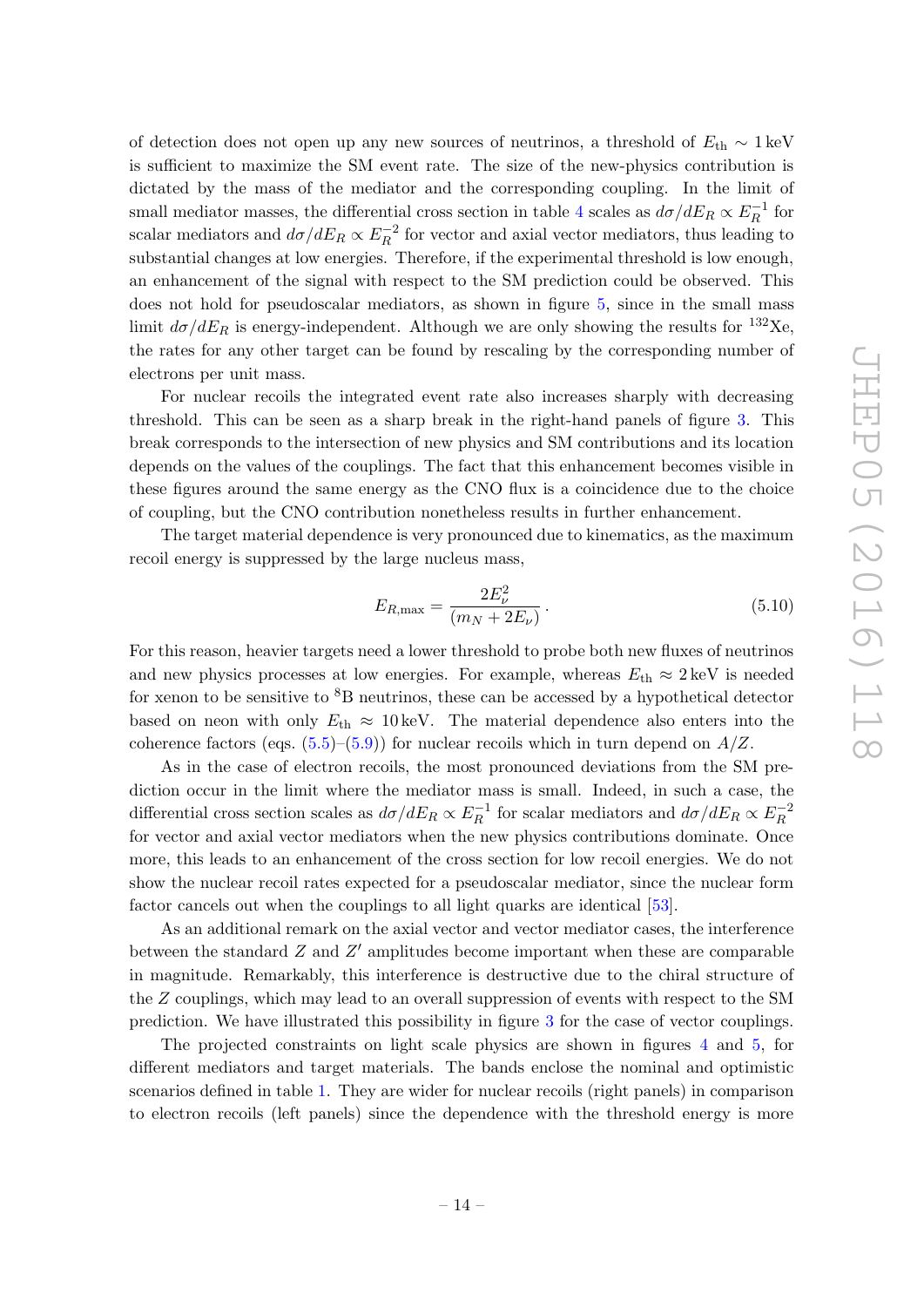

<span id="page-15-0"></span>Figure 4. Electron recoil (left) and nuclear recoil (right)  $90\%$  CL limits for a variety of target materials, using natural isotopic abundances. Top: scalar coupling; middle row: vector coupling; lower panels: axial vector coupling. The thickness of the bands represent the difference between the nominal (least constraining) and optimistic (most constraining) threshold configurations of table [1.](#page-6-0)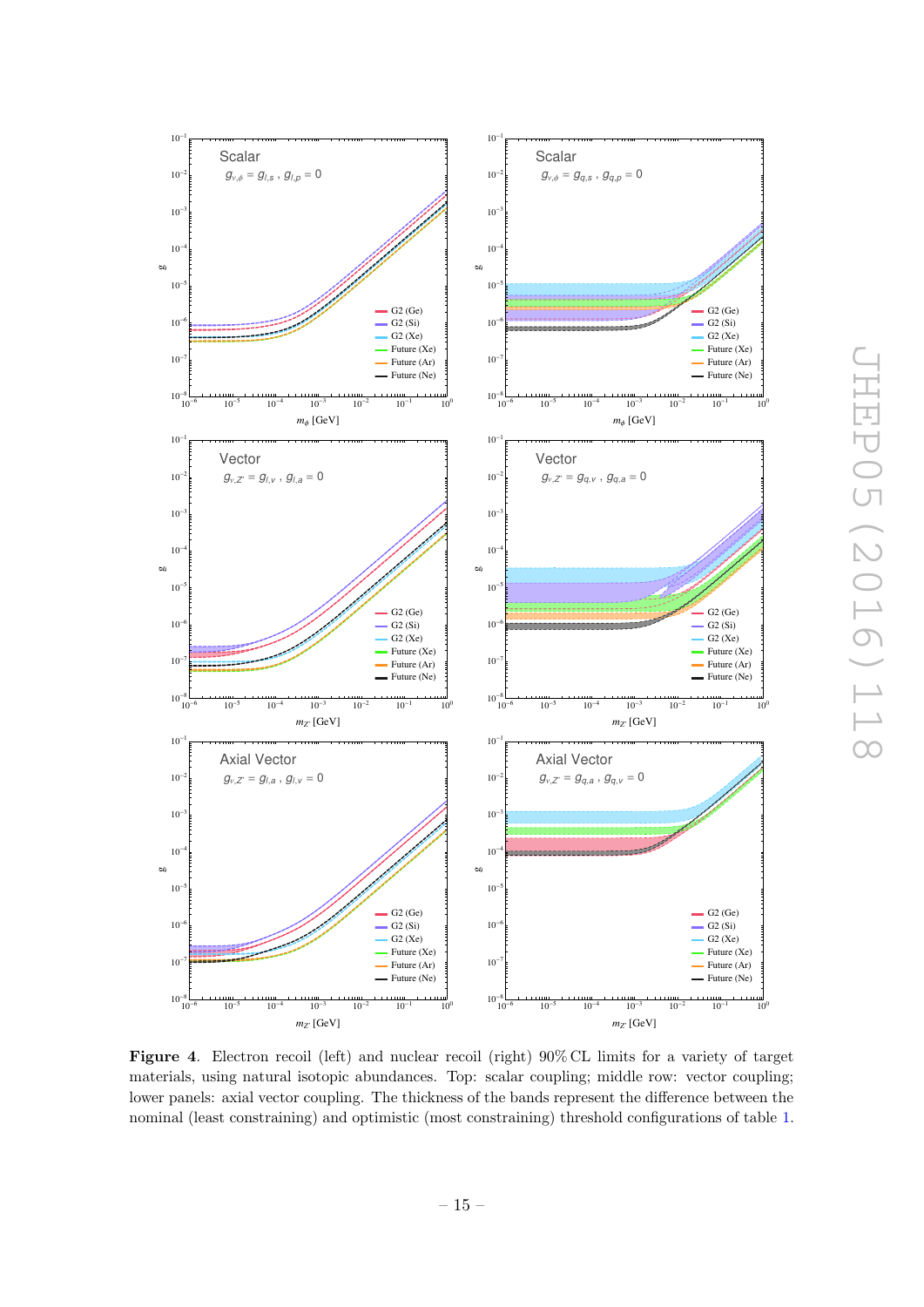

<span id="page-16-1"></span>Figure 5. Electron recoil integrated rates (left) and sensitivity (right) for a pseudoscalar coupling.

pronounced. Depending on the mediator mass, electron recoils could probe couplings below  $10^{-6}$ , while the bounds from nuclear recoils would range from  $10^{-3}$  to  $10^{-6}$ . In the case of a vector mediator scattering off nuclei (middle right plot), the destructive interference with the SM Z contribution may lead to disconnected regions, e.g., for a G2 silicon-based detector. It is worth remembering at this point that we are basing our projections on the assumption that backgrounds can be removed. As discussed above, this is a reasonable hypothesis for the case of nuclear recoils but more challenging for electron recoils.

# <span id="page-16-0"></span>**5.3** Bounds for a  $U(1)_{B-L}$  model

To put the sensitivity of future DD experiments in context, we illustrate our results with the specific example of a light  $U(1)_{B-L}$  gauge boson, a construction that was studied in ref. [\[57\]](#page-24-0) for  $\nu - e$  scattering. In this case, a new vector mediator couples to the  $B - L$ quantum numbers of standard model particles. Quarks therefore carry charge 1/3 under this new gauge coupling, while leptons have charge  $-1$ .

In figure [6](#page-17-0) we present our bounds as before. The coloured lines are the result of this study. We use the optimistic threshold scenarios of a G2 germanium (red lines) and xenon experiment (blue), as well as for a future DARWIN-like xenon target (green). We separate the limits that can be inferred from nuclear (solid lines) and electron recoils (dashed). As in the cases shown in figure [4,](#page-15-0) electron bounds tend to do better, thanks to the larger  $pp$ flux and to the closer kinematic matching between the solar neutrino energies and electron mass, allowing for higher recoil energies.

Our results in figure [6](#page-17-0) are overlaid on excluded areas from previous studies, in the plane of gauge coupling  $g_{B-L}$  versus mediator mass. A detailed description of each bound can be found in ref. [\[57\]](#page-24-0) and references therein (see also ref. [\[58\]](#page-24-1) for the TEXONO and CHARM-II limits). It should be emphasized that these limits are not model-independent,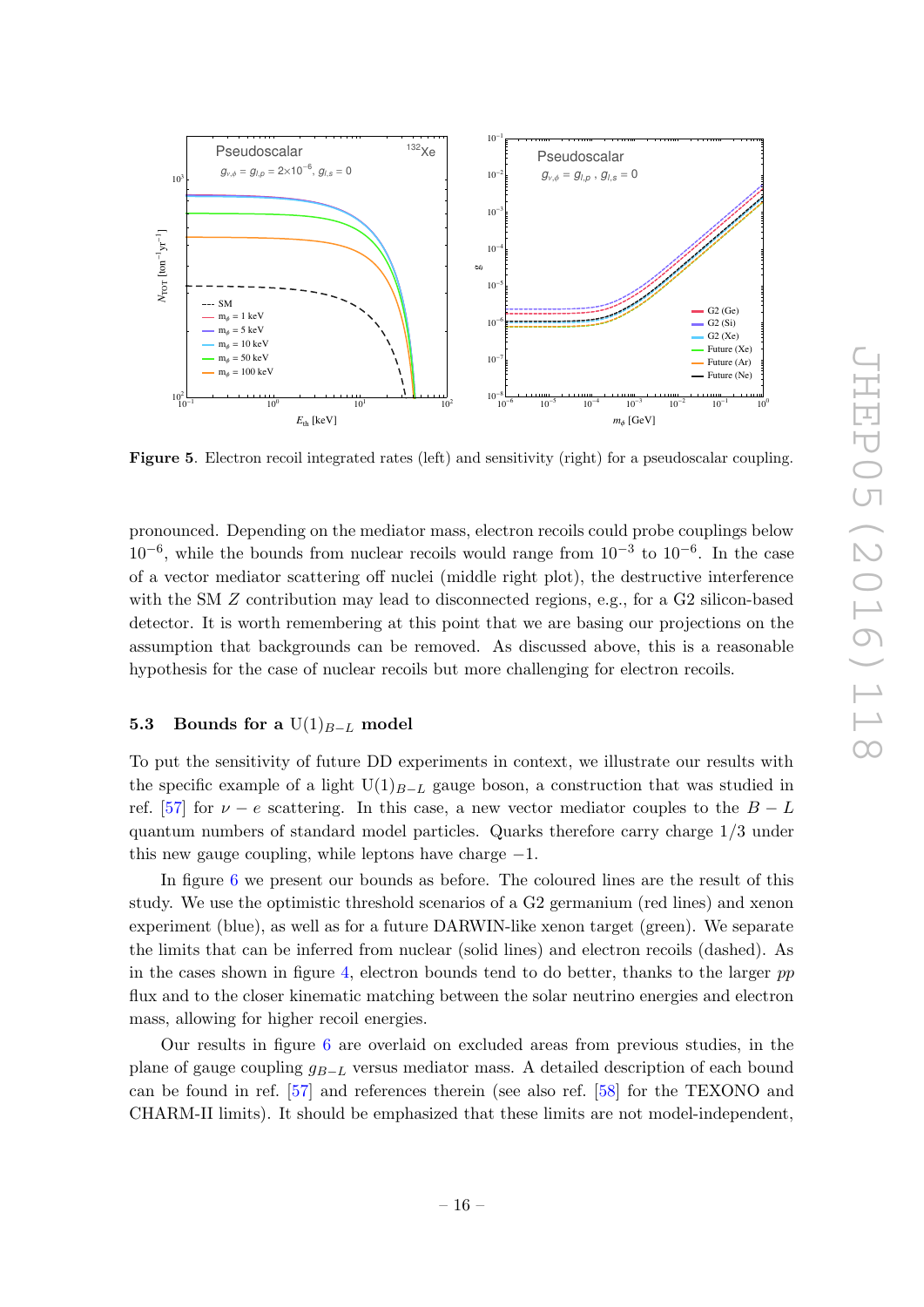

<span id="page-17-0"></span>Figure 6. Projected 90% CL constraints on the B-L model for nuclear recoils (solid lines) and electron recoils (dashed) in the optimistic scenarios for G2 germanium (red), G2 xenon (blue) and future xenon (green). We also show approximate bounds derived from the current SuperCDMS (red line), CDMSlite (brown solid and dashed lines), and LUX data (blue shaded region). The gap in the region bounded by LUX is due to destructive interference between the new mediator and the standard model contribution. Our bounds are overlaid on existing constraints. To translate these bounds to the other possible scenarios, one should keep in mind that some bounds (intermediate grey) only apply when the new mediator couples to leptons. The supernova bound (brown) only applies to couplings to baryons, while B-factory bounds (pink) require both. The fifth force constraint (dark grey) applies in either case. The grey regions, the neutrino scattering bound and the pink pregion, and the supernova limits are respectively taken from refs. [\[57,](#page-24-0) [58\]](#page-24-1), and [\[59\]](#page-24-2).

as they are sensitive to the coupling between the gauge boson and a specific fermion, as well as to the Lorentz structure of the coupling. These bounds fall into three broad categories:

• Coupling to electrons (or muons) only. "Atomic physics" (measurements of energy levels of atomic excited states), "Sun" and "Globular Clusters" (star cooling via the emission of the mediator), "Borexino" (solar neutrinos scattering off electrons), "TEXONO" and "GEMMA" (reactor neutrinos scattering off electrons), as well as CHARM-II (accelerator neutrinos scattering off electrons) all require a coupling to electrons. The region labeled as " $Z'$  capture in Sun" is not well understood: although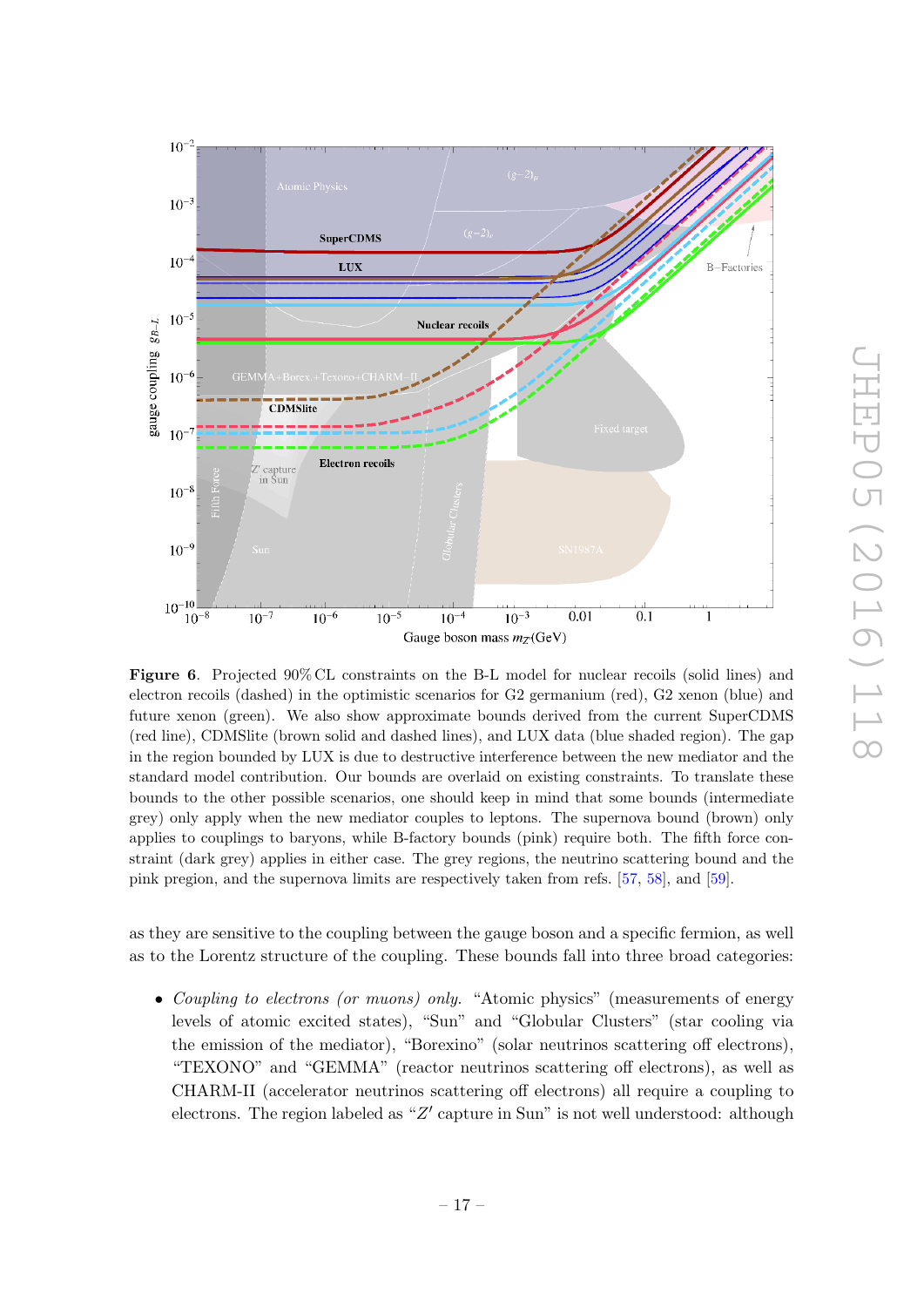the Sun would not lose energy due to  $Z'$  emission, solar dynamics could be severely modified, and exact bounds have yet to be computed. The anomalous magnetic moment bounds require couplings to electrons or muons. Moreover, these curves only apply to pure vector couplings (e.g., the curve for axial vector couplings does not flatten at low mediator masses [\[60,](#page-24-3) [61\]](#page-24-4)).

- Coupling to electrons and/or quarks. "Fixed target" bounds require coupling to electrons only or both electrons and light quarks, depending if the experiment considered is an electron or proton beam dump. For the first, the mediator is produced by radiation when  $e^-$  collide with a target, while in proton dump experiments, the production is dominated by pseudoscalar meson decays (e.g.  $\pi^0 \to \gamma Z'$ ). For both cases, the signature consists of Z' decay to  $e^+e^-$  (the sharp cut on the left of this region corresponds to  $2 m_e$ , below which the production of two electrons is kinematically forbidden). Notice that a larger coupling to neutrinos would enhance the mediator invisible branching ratio, weakening this bound. The "Fixed Target" region shown in figure [6](#page-17-0) includes only electron dump experiments. Proton dump experiments are almost entirely within that region and their inclusion will not change our conclusions. The "B-factories" region requires non vanishing couplings to bottom quarks.
- Coupling to quarks only. The "SN1987A" region (Supernova 1987A losing half of its energy via  $Z'$  emission) is sensitive to couplings to nucleons.
- Any coupling. Fifth force searches (tests of gravitational, Casimir and van der Waals forces) would be sensitive to all scenarios, except if the couplings to protons, neutrons and electrons are proportional to the electric charge, in such a way that the test bodies used in these experiments are essentially neutral under the new interaction.

Finally, we present an estimate of the current bounds based on available data from the SuperCDMS Soudan results [\[62\]](#page-24-5), CDMSlite [\[63\]](#page-24-6), and the latest LUX data [\[64\]](#page-24-7). For SuperCDMS we take an exposure of 577 kg days, and an energy range  $E_{\text{th}} = 1.6 \text{ keV}$ ,  $E_{\text{max}} = 10 \,\text{keV}$ . We neglect detector resolution effects, and use the efficiency presented in figure 1 of ref. [\[62\]](#page-24-5). We take the 11 candidate events of this study as background. In the case of LUX, the exposure was  $38.4$  kg years, with an energy range  $E_R = [1.1, 25]$  keV. We take the efficiency from figure 1 of ref. [\[64\]](#page-24-7). To model the detector resolution, we adopt a Gaussian smearing of  $E_R$ , with a width  $\sigma_{E_R}/\text{keV} \simeq 0.2(E_R/\text{keV})^{0.6}$  [\[65\]](#page-24-8).<sup>[10](#page-18-0)</sup> The small gap in the LUX region corresponds to the coupling range in which the interference between the new mediator and the Z boson suppresses the expected event rate.

In the case of CDMSlite, we analysed separately electron and nuclear recoils separately. The exposure of its second run [\[63\]](#page-24-6) was 70 kg days, with a threshold as low as  $E_R$  = 0.056 keV for electron recoils ( $E_R \sim 150 \text{ eV}$  for nuclear recoils). We consider the efficiency, energy bands and background (we assume a flat background) defined in figure 3 and table I

<span id="page-18-0"></span><sup>&</sup>lt;sup>10</sup>This can be inferred via the relationship  $E_R = 13.7 \,\text{eV} \cdot (n_e + n_\gamma)$ , where  $n_e$  and  $n_\gamma$  are the measured electron and photon numbers, and the error on these quantities as a function of energy is shown in figure 12 of [\[65\]](#page-24-8).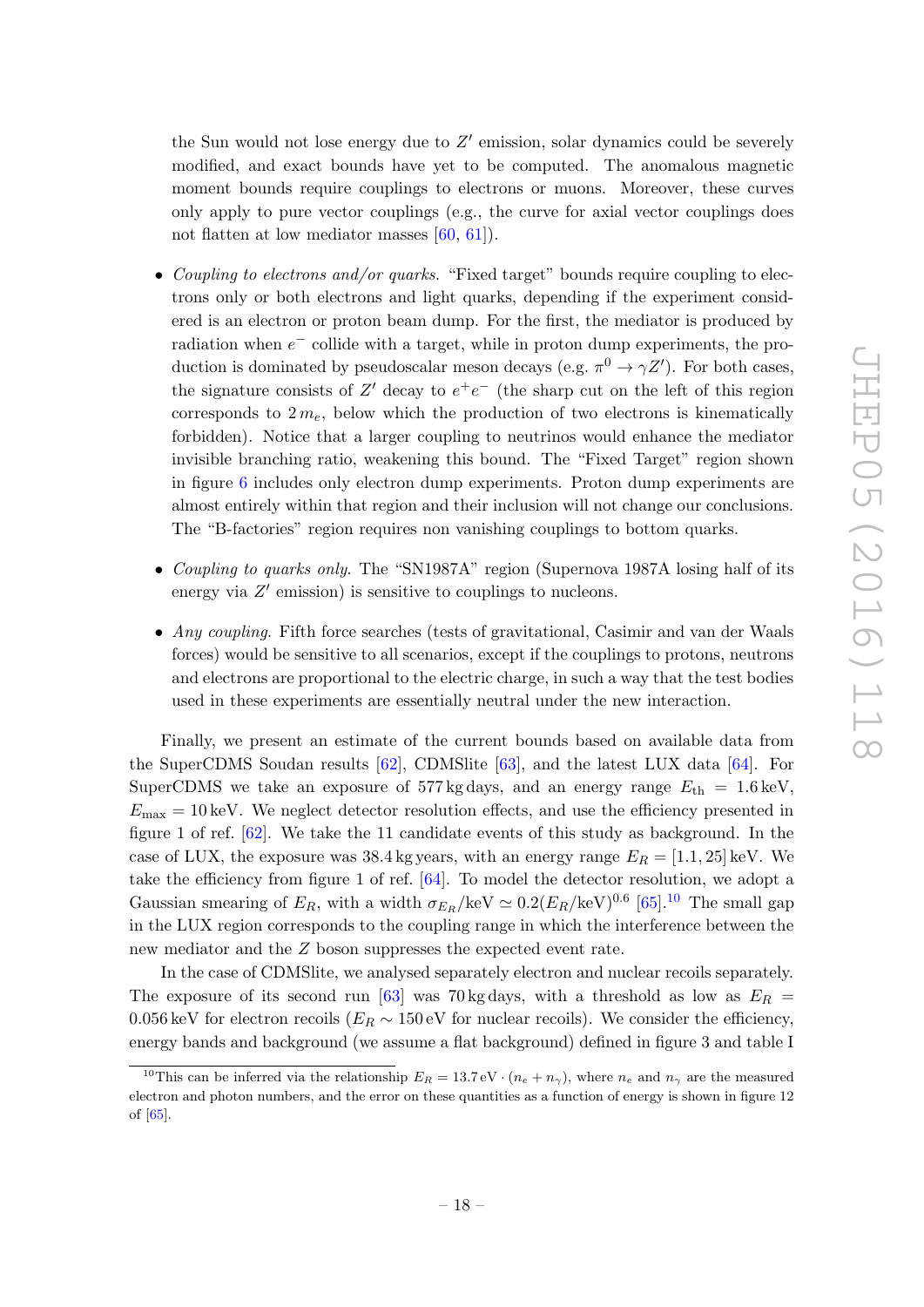of ref. [\[63\]](#page-24-6). We have derived independent constraints on nuclear recoils (solid brown line) and electron recoils (dashed brown line), since CDMSlite cannot distinguish between these. In this case spectral information is available as the data are split into four energy bins, and we modify the likelihood ratio analysis accordingly.

The current and future bounds presented here make it clear that, in the case where a new mediator couples only to baryons or charged leptons, DD experiments actually lead to the strongest constraints for large regions of the parameter space. In the case of leptononly coupling, the strong electron recoil limits push into the  $~\sim~{\rm MeV}$  mediator window, inaccessible to fixed target experiments, and can strengthen limits by a factor of  $\sim$  5 for mediators above  $\sim 100 \,\text{MeV}$ . If the new mediator couples more strongly to light quarks than to electrons, nuclear bounds from DD experiments dominate the parameter space, as the light grey and pink regions of figure [6](#page-17-0) cease to apply. In fact, the limits that we have derived in this paper from current results of LUX, SuperCDMS, and CDMSlite represent the strongest bounds on this scenario to date.<sup>[11](#page-19-1)</sup>

# <span id="page-19-0"></span>6 Conclusions

In this work we have investigated the potential of direct detection (DD) dark matter experiments to use the flux of solar neutrinos to improve our understanding of particle physics and of the Sun, as well as to probe the existence of hypothetical new messenger particles.

The observation of neutrino-electron scattering in next generation DD experiments would lead to an independent measurement of  $\sin^2 \theta_W$  at unprecedented low energies which cannot be reached by dedicated experiments. A 4.5% precision can be obtained in this measurement from next-generation (G2) experiments, and hypothetical future Xe and Ar experiments could reduce this down to 1.4%. Future dedicated neutrino experiments such as HyperKamiokande and JUNO [\[40\]](#page-23-1) will further constrain the solar neutrino flux normalizations, allowing an even more precise DD-inferred measurement of  $\sin^2 \theta_W$ .

Data from future DD experiments will also help constrain measurements of solar parameters. Most notably, the total  $pp$  neutrino flux could be measured up to  $0.6\%$  precision (compared with the current experimental precision of approximately 10%, and a projected percent-level precision from  $SNO+$   $[66]$ ). Other observables related to the solar composition — namely the opacity and metallicity — could also be improved, albeit with the help of complementary probes.

Crucially, these forecasts are for setups very similar to DD experiments that will become operational and begin data taking over the next few years. In contrast, planned dedicated neutrino experiments are still up to a decade away.

We have studied the conditions under which DD experiments can be sensitive to solar neutrinos from the CNO cycle. We observed that this would require a light target, combined with an extremely low energy threshold and good discrimination between electron and nuclear recoils. Due to the small atomic mass of Ne, gaseous TPCs of this material with

<span id="page-19-1"></span><sup>&</sup>lt;sup>11</sup>Although having a larger  $\nu - q$  scattering than  $\nu - e$  may seem unnatural, a simple example of a gauge invariant theory with this property would be a broken  $B - 3L_3$  gauge symmetry with a light mediator.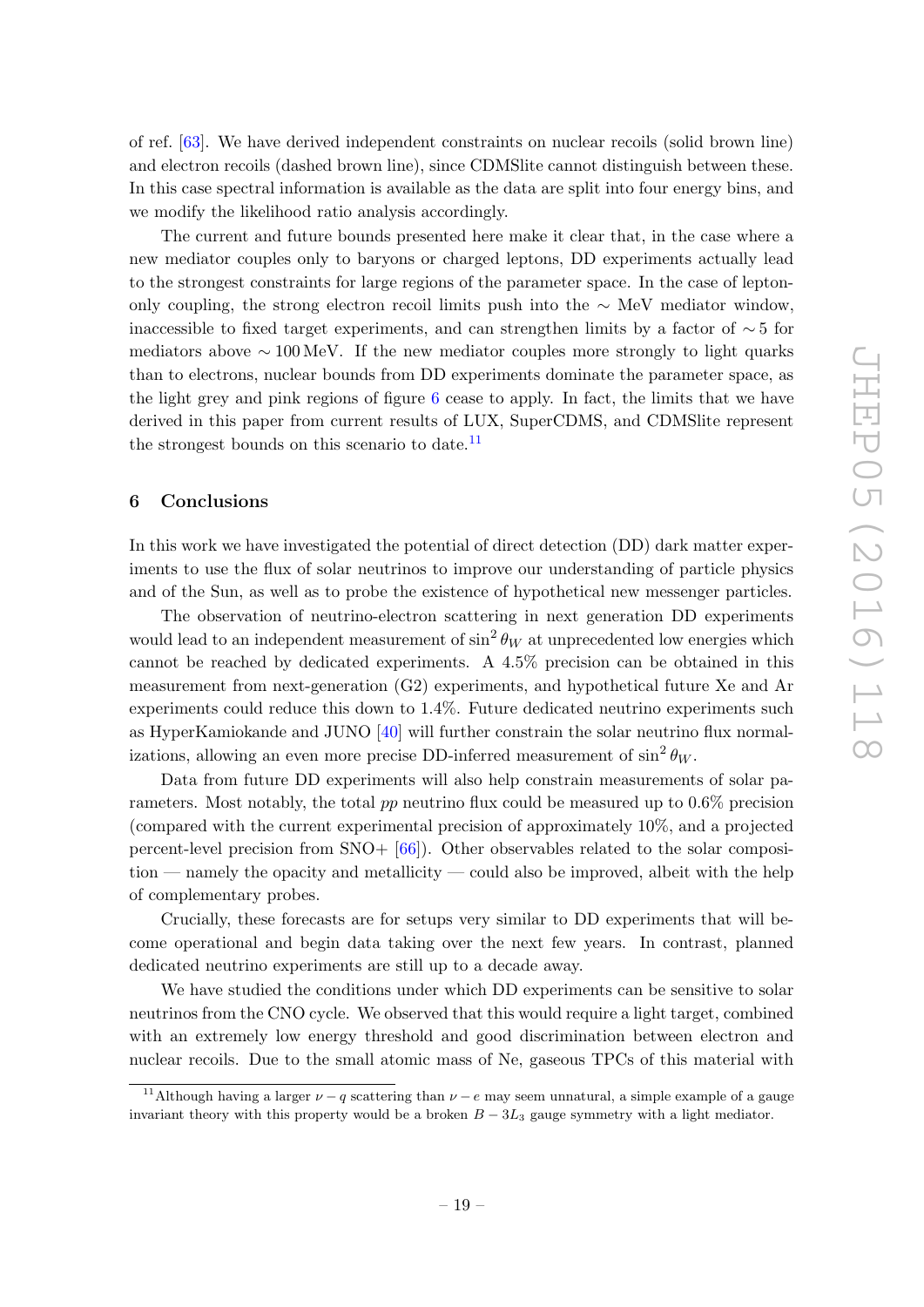an energy threshold of approximately 0.1 keV could be ideal (although no discrimination NR/ER has yet been achieved at such low energies).

Finally, we have studied the contributions from new physics to neutrino interactions, concentrating on simplified models designed to include the effects of light mediators (scalar, pseudoscalar, vector, and axial vector) which couple to neutrinos and either quarks or electrons. Figures [4](#page-15-0) and [5](#page-16-1) show constraints that can be placed on such new particles based on future experiments. Through the specific example of a  $B - L$  gauge boson, we have shown in figure [6](#page-17-0) that direct detection experiments are already competitive with bounds from other origins.

Existing bounds from other works rely heavily on a new boson coupled to neutrinos and charged leptons.

However, we have shown that a coupling of a new boson to neutrino and quarks is already constrained by both SuperCDMS and LUX.

Electron recoil measurements can furthermore explore regions of the parameter space hitherto inaccessible to other searches, such as the gap below  $m_{\phi} = 2m_e$  between fixed target and stellar bounds.

The expected event rate from coherent neutrino scattering in the next generations of dark matter direct detection experiments is often presented as a nearly impenetrable barrier to the search for new physics. Apart from being the first signal of coherent neutrino scattering, we have demonstrated here that DD experiments' sensitivity to the solar neutrino fluxes presents manifold scientific opportunities, both in terms of precision measurements and for the exploration of new physics, well beyond the original scope of these instruments.

# Acknowledgments

We thank Henrique Araujo, Peter Ballett, Enectalí Figueroa-Feliciano, Igor Irastorza, Elías López-Asamar, and Aldo Serenelli. PM thanks the Mainz Institute for Theoretical Physics and Fermilab, and both CB and PM thank the Aspen Center for Physics (NSF grant PHY-1066293 and the Simons Foundation). MF is grateful for support from the IPPP in the form of an associateship. We acknowledge support from the STFC, the partial support of the Centro de Excelencia Severo Ochoa under Grant No. SEV-2012-0249, funding from the European Research Council under the European Union's Horizon 2020 programs (ERC Grant Agreement no.648680 and RISE InvisiblesPlus 690575), the Consolider-Ingenio 2020 program under grant MultiDark CSD2009-00064, and the FP7 ITN INVISIBLES (PITN-GA-2011-289442). TJ was supported by Durham University.

Open Access. This article is distributed under the terms of the Creative Commons Attribution License [\(CC-BY 4.0\)](http://creativecommons.org/licenses/by/4.0/), which permits any use, distribution and reproduction in any medium, provided the original author(s) and source are credited.

#### References

<span id="page-20-0"></span>[1] B. Cabrera, L.M. Krauss and F. Wilczek, Bolometric detection of neutrinos, [Phys. Rev. Lett.](http://dx.doi.org/10.1103/PhysRevLett.55.25) 55 (1985) 25 [IN[SPIRE](http://inspirehep.net/search?p=find+J+"Phys.Rev.Lett.,55,25")].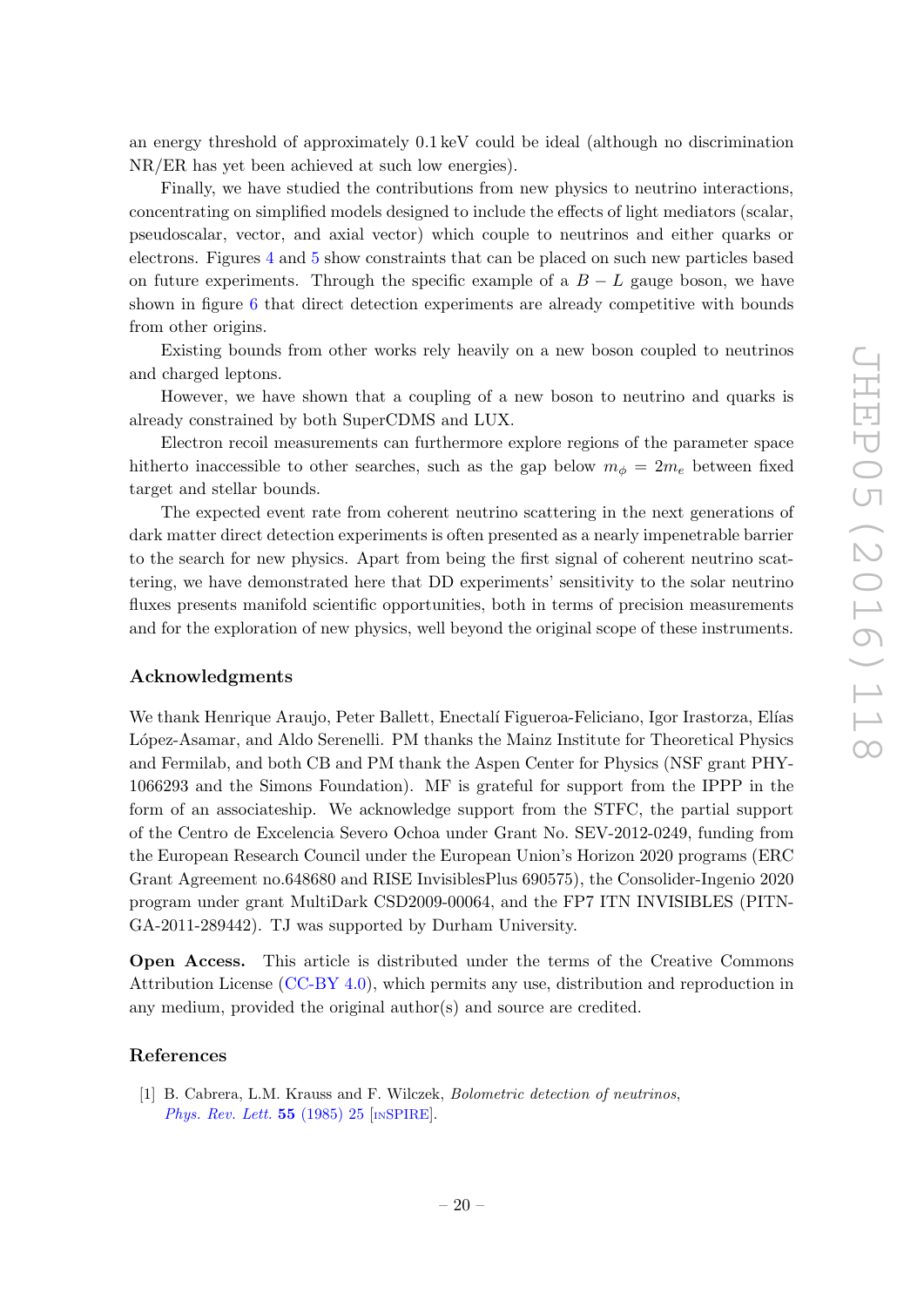- [2] A.K. Drukier, K. Freese and D.N. Spergel, Detecting cold dark matter candidates, Phys. Rev. **D 33** [\(1986\) 3495](http://dx.doi.org/10.1103/PhysRevD.33.3495) [IN[SPIRE](http://inspirehep.net/search?p=find+J+"Phys.Rev.,D33,3495")].
- [3] J. Monroe and P. Fisher, Neutrino backgrounds to dark matter searches, Phys. Rev. D 76 [\(2007\) 033007](http://dx.doi.org/10.1103/PhysRevD.76.033007) [[arXiv:0706.3019](http://arxiv.org/abs/0706.3019)] [IN[SPIRE](http://inspirehep.net/search?p=find+EPRINT+arXiv:0706.3019)].
- [4] J.D. Vergados and H. Ejiri, *Can solar neutrinos be a serious background in direct dark* matter searches?, [Nucl. Phys.](http://dx.doi.org/10.1016/j.nuclphysb.2008.06.004)  $\bf{B}$  804 (2008) 144 [[arXiv:0805.2583](http://arxiv.org/abs/0805.2583)] [IN[SPIRE](http://inspirehep.net/search?p=find+EPRINT+arXiv:0805.2583)].
- [5] L.E. Strigari, Neutrino coherent scattering rates at direct dark matter detectors, New J. Phys. 11 [\(2009\) 105011](http://dx.doi.org/10.1088/1367-2630/11/10/105011) [[arXiv:0903.3630](http://arxiv.org/abs/0903.3630)] [IN[SPIRE](http://inspirehep.net/search?p=find+EPRINT+arXiv:0903.3630)].
- <span id="page-21-0"></span>[6] A. Gutlein et al., Solar and atmospheric neutrinos: background sources for the direct dark matter search, [Astropart. Phys.](http://dx.doi.org/10.1016/j.astropartphys.2010.06.002) 34 (2010) 90  $\left[$ [arXiv:1003.5530](http://arxiv.org/abs/1003.5530) $\right]$  [IN[SPIRE](http://inspirehep.net/search?p=find+EPRINT+arXiv:1003.5530)].
- <span id="page-21-1"></span>[7] J. Billard, E. Figueroa-Feliciano and L. Strigari, Implication of neutrino backgrounds on the reach of next generation dark matter direct detection experiments, Phys. Rev. D 89 [\(2014\) 023524](http://dx.doi.org/10.1103/PhysRevD.89.023524) [[arXiv:1307.5458](http://arxiv.org/abs/1307.5458)] [IN[SPIRE](http://inspirehep.net/search?p=find+EPRINT+arXiv:1307.5458)].
- <span id="page-21-2"></span>[8] J.H. Davis, Dark matter vs. neutrinos: the effect of astrophysical uncertainties and timing information on the neutrino floor, JCAP  $03$  [\(2015\) 012](http://dx.doi.org/10.1088/1475-7516/2015/03/012) [[arXiv:1412.1475](http://arxiv.org/abs/1412.1475)] [IN[SPIRE](http://inspirehep.net/search?p=find+EPRINT+arXiv:1412.1475)].
- <span id="page-21-3"></span>[9] F. Ruppin, J. Billard, E. Figueroa-Feliciano and L. Strigari, Complementarity of dark matter detectors in light of the neutrino background, Phys. Rev. D 90 [\(2014\) 083510](http://dx.doi.org/10.1103/PhysRevD.90.083510) [[arXiv:1408.3581](http://arxiv.org/abs/1408.3581)] [IN[SPIRE](http://inspirehep.net/search?p=find+EPRINT+arXiv:1408.3581)].
- <span id="page-21-4"></span>[10] P. Grothaus, M. Fairbairn and J. Monroe, Directional dark matter detection beyond the neutrino bound, Phys. Rev. D 90 [\(2014\) 055018](http://dx.doi.org/10.1103/PhysRevD.90.055018) [[arXiv:1406.5047](http://arxiv.org/abs/1406.5047)] [IN[SPIRE](http://inspirehep.net/search?p=find+EPRINT+arXiv:1406.5047)].
- <span id="page-21-5"></span>[11] C.A.J. O'Hare, A.M. Green, J. Billard, E. Figueroa-Feliciano and L.E. Strigari, Readout strategies for directional dark matter detection beyond the neutrino background, Phys. Rev. D 92 [\(2015\) 063518](http://dx.doi.org/10.1103/PhysRevD.92.063518) [[arXiv:1505.08061](http://arxiv.org/abs/1505.08061)] [IN[SPIRE](http://inspirehep.net/search?p=find+EPRINT+arXiv:1505.08061)].
- <span id="page-21-6"></span>[12] J.B. Dent, B. Dutta, J.L. Newstead and L.E. Strigari, Effective field theory treatment of the neutrino background in direct dark matter detection experiments, Phys. Rev. D 93 [\(2016\) 075018](http://dx.doi.org/10.1103/PhysRevD.93.075018) [[arXiv:1602.05300](http://arxiv.org/abs/1602.05300)] [IN[SPIRE](http://inspirehep.net/search?p=find+EPRINT+arXiv:1602.05300)].
- <span id="page-21-7"></span>[13] SuperCDMS collaboration, P.L. Brink, Conceptual design for SuperCDMS SNOLAB, [J. Low. Temp. Phys.](http://dx.doi.org/10.1007/s10909-011-0440-3) 167 (2012) 1093 [IN[SPIRE](http://inspirehep.net/search?p=find+"Low.Temp.Phys.,167,1093")].
- <span id="page-21-8"></span>[14] LZ collaboration, D.S. Akerib et al., LUX-ZEPLIN (LZ) conceptual design report, [arXiv:1509.02910](http://arxiv.org/abs/1509.02910) [IN[SPIRE](http://inspirehep.net/search?p=find+EPRINT+arXiv:1509.02910)].
- <span id="page-21-9"></span>[15] H. Davoudiasl, H.-S. Lee and W.J. Marciano, Muon  $q-2$ , rare kaon decays and parity violation from dark bosons, Phys. Rev.  $D$  89 [\(2014\) 095006](http://dx.doi.org/10.1103/PhysRevD.89.095006)  $\arXiv:1402.3620$  $\arXiv:1402.3620$  [IN[SPIRE](http://inspirehep.net/search?p=find+EPRINT+arXiv:1402.3620)].
- <span id="page-21-10"></span>[16] S. Vagnozzi, K. Freese and T.H. Zurbuchen, A successful solar model using new solar composition data, [arXiv:1603.05960](http://arxiv.org/abs/1603.05960) [IN[SPIRE](http://inspirehep.net/search?p=find+EPRINT+arXiv:1603.05960)].
- <span id="page-21-11"></span>[17] A. Serenelli et al., Implications of solar wind measurements for solar models and composition, [arXiv:1604.05318](http://arxiv.org/abs/1604.05318) [IN[SPIRE](http://inspirehep.net/search?p=find+EPRINT+arXiv:1604.05318)].
- <span id="page-21-12"></span>[18] L. Baudis et al., *Neutrino physics with multi-ton scale liquid xenon detectors*, JCAP 01 [\(2014\) 044](http://dx.doi.org/10.1088/1475-7516/2014/01/044) [[arXiv:1309.7024](http://arxiv.org/abs/1309.7024)] [IN[SPIRE](http://inspirehep.net/search?p=find+EPRINT+arXiv:1309.7024)].
- <span id="page-21-13"></span>[19] BOREXINO collaboration, G. Bellini et al., Neutrinos from the primary proton-proton fusion process in the sun, Nature  $512$  [\(2014\) 383](http://dx.doi.org/10.1038/nature13702) [IN[SPIRE](http://inspirehep.net/search?p=find+J+"Nature,512,383")].
- <span id="page-21-14"></span>[20] J. Billard, L.E. Strigari and E. Figueroa-Feliciano, Solar neutrino physics with low-threshold dark matter detectors, Phys. Rev.  $\bf{D}$  91 [\(2015\) 095023](http://dx.doi.org/10.1103/PhysRevD.91.095023) [[arXiv:1409.0050](http://arxiv.org/abs/1409.0050)] [IN[SPIRE](http://inspirehep.net/search?p=find+EPRINT+arXiv:1409.0050)].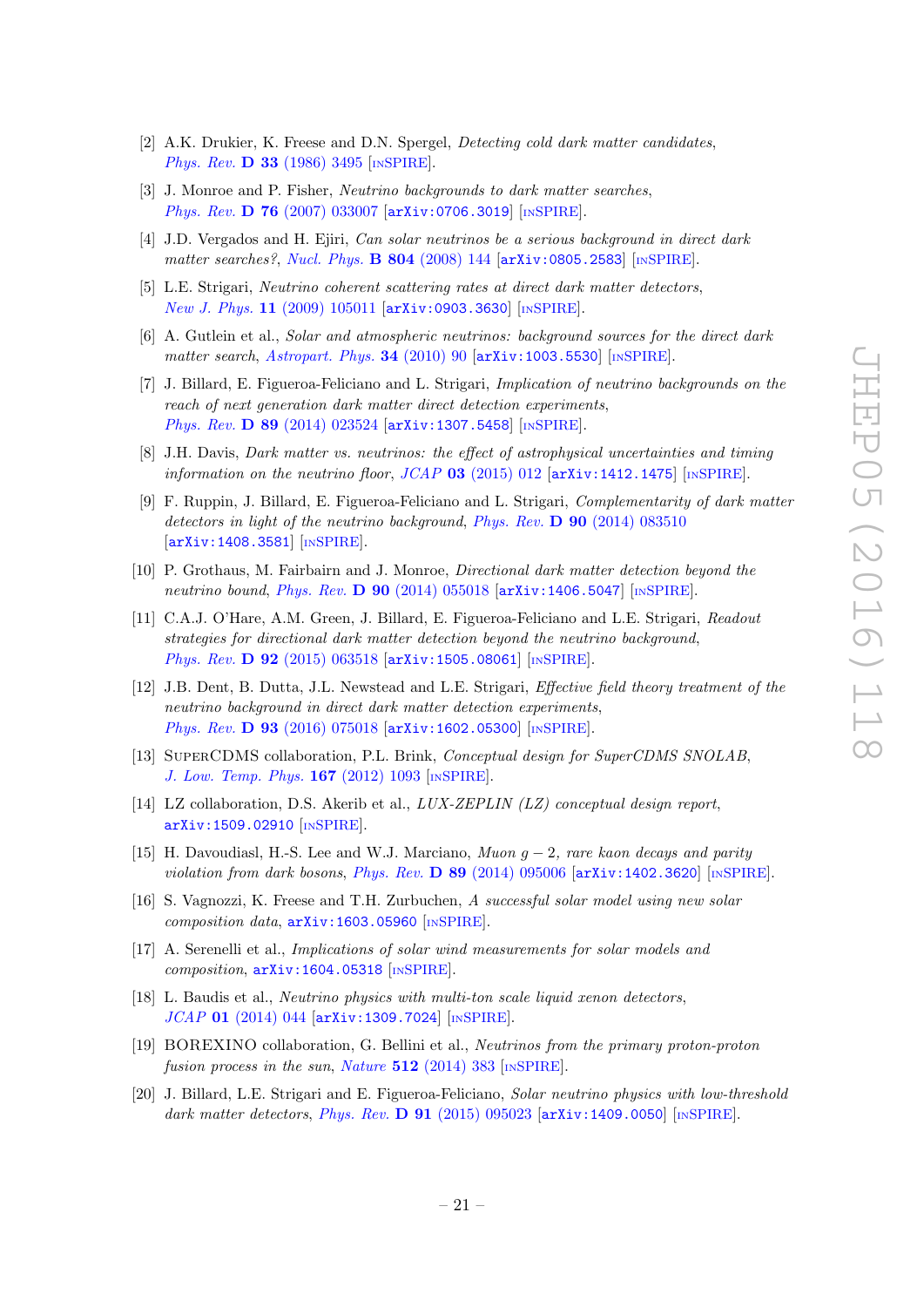- <span id="page-22-0"></span>[21] M. Schumann, L. Baudis, L. Bütikofer, A. Kish and M. Selvi, *Dark matter sensitivity of* multi-ton liquid xenon detectors,  $JCAP$  10 [\(2015\) 016](http://dx.doi.org/10.1088/1475-7516/2015/10/016)  $[\text{arXiv:1506.08309}]$  $[\text{arXiv:1506.08309}]$  $[\text{arXiv:1506.08309}]$   $[\text{INSPIRE}]$  $[\text{INSPIRE}]$  $[\text{INSPIRE}]$ .
- <span id="page-22-1"></span>[22] C. Peña-Garay and A. Serenelli, Solar neutrinos and the solar composition problem, [arXiv:0811.2424](http://arxiv.org/abs/0811.2424) [IN[SPIRE](http://inspirehep.net/search?p=find+EPRINT+arXiv:0811.2424)].
- [23] W.C. Haxton and A.M. Serenelli, CN-cycle neutrinos and solar metalicity, [arXiv:0902.0036](http://arxiv.org/abs/0902.0036) [IN[SPIRE](http://inspirehep.net/search?p=find+EPRINT+arXiv:0902.0036)].
- [24] W.C. Haxton, R.G. Hamish Robertson and A.M. Serenelli, Solar neutrinos: status and prospects, [Ann. Rev. Astron. Astrophys.](http://dx.doi.org/10.1146/annurev-astro-081811-125539)  $51$  (2013) 21 [[arXiv:1208.5723](http://arxiv.org/abs/1208.5723)] [IN[SPIRE](http://inspirehep.net/search?p=find+EPRINT+arXiv:1208.5723)].
- <span id="page-22-2"></span>[25] A. Serenelli, C. Peña-Garay and W.C. Haxton, Using the standard solar model to constrain solar composition and nuclear reaction S factors, Phys. Rev.  $\bf{D}$  87 [\(2013\) 043001](http://dx.doi.org/10.1103/PhysRevD.87.043001) [[arXiv:1211.6740](http://arxiv.org/abs/1211.6740)] [IN[SPIRE](http://inspirehep.net/search?p=find+EPRINT+arXiv:1211.6740)].
- <span id="page-22-3"></span>[26] Particle Data Group collaboration, K.A. Olive et al., Review of particle physics, Chin. Phys. C 38 [\(2014\) 090001](http://dx.doi.org/10.1088/1674-1137/38/9/090001) [IN[SPIRE](http://inspirehep.net/search?p=find+J+"Chin.Phys.,C38,090001")].
- <span id="page-22-4"></span>[27] CELLO collaboration, H.J. Behrend et al., Determination of  $\alpha_s$  and  $\sin^2 \theta_w$  from measurements of the total hadronic cross-section in  $e^+e^-$  annihilation, [Phys. Lett.](http://dx.doi.org/10.1016/0370-2693(87)90986-5) **B 183** (1987) 400 [IN[SPIRE](http://inspirehep.net/search?p=find+J+"Phys.Lett.,B183,400")].
- <span id="page-22-5"></span>[28] J. Erler and M.J. Ramsey-Musolf, The weak mixing angle at low energies, Phys. Rev. **D 72** [\(2005\) 073003](http://dx.doi.org/10.1103/PhysRevD.72.073003) [[hep-ph/0409169](http://arxiv.org/abs/hep-ph/0409169)] [IN[SPIRE](http://inspirehep.net/search?p=find+EPRINT+hep-ph/0409169)].
- <span id="page-22-6"></span>[29] C. Bouchiat and C.A. Piketty, Parity violation in atomic cesium and alternatives to the standard model of electroweak interactions, in 11th International Symposium on Lepton and Photon Interactions at High Energies, Ithaca U.S.A. (1983) [[Phys. Lett.](http://dx.doi.org/10.1016/0370-2693(83)90076-X) **B 128** (1983) 73] [IN[SPIRE](http://inspirehep.net/search?p=find+J+"Phys.Lett.,B128,73")].
- <span id="page-22-7"></span>[30] S.G. Porsev, K. Beloy and A. Derevianko, Precision determination of electroweak coupling from atomic parity violation and implications for particle physics, [Phys. Rev. Lett.](http://dx.doi.org/10.1103/PhysRevLett.102.181601) 102 (2009) 181601 [[arXiv:0902.0335](http://arxiv.org/abs/0902.0335)] [IN[SPIRE](http://inspirehep.net/search?p=find+EPRINT+arXiv:0902.0335)].
- <span id="page-22-8"></span>[31] C. Boehm, *Implications of a new light gauge boson for neutrino physics*, Phys. Rev. **D 70** [\(2004\) 055007](http://dx.doi.org/10.1103/PhysRevD.70.055007) [[hep-ph/0405240](http://arxiv.org/abs/hep-ph/0405240)] [IN[SPIRE](http://inspirehep.net/search?p=find+EPRINT+hep-ph/0405240)].
- <span id="page-22-9"></span>[32] B. Batell, D. McKeen and M. Pospelov, New parity-violating muonic forces and the proton charge radius, [Phys. Rev. Lett.](http://dx.doi.org/10.1103/PhysRevLett.107.011803)  $107$  (2011) 011803 [[arXiv:1103.0721](http://arxiv.org/abs/1103.0721)] [IN[SPIRE](http://inspirehep.net/search?p=find+EPRINT+arXiv:1103.0721)].
- <span id="page-22-10"></span>[33] C. Boehm, T.A. Enßlin and J. Silk, Can annihilating dark matter be lighter than a few GeVs?, J. Phys. G 30 [\(2004\) 279](http://dx.doi.org/10.1088/0954-3899/30/3/004) [[astro-ph/0208458](http://arxiv.org/abs/astro-ph/0208458)] [IN[SPIRE](http://inspirehep.net/search?p=find+EPRINT+astro-ph/0208458)].
- <span id="page-22-11"></span>[34] R.H. Helm, *Inelastic and elastic scattering of 187 MeV electrons from selected even-even* nuclei, *Phys. Rev.* **104** [\(1956\) 1466](http://dx.doi.org/10.1103/PhysRev.104.1466) [IN[SPIRE](http://inspirehep.net/search?p=find+J+"Phys.Rev.,104,1466")].
- <span id="page-22-12"></span>[35] G. Duda, A. Kemper and P. Gondolo, *Model independent form factors for spin independent* neutralino-nucleon scattering from elastic electron scattering data, JCAP 04 [\(2007\) 012](http://dx.doi.org/10.1088/1475-7516/2007/04/012) [[hep-ph/0608035](http://arxiv.org/abs/hep-ph/0608035)] [IN[SPIRE](http://inspirehep.net/search?p=find+EPRINT+hep-ph/0608035)].
- <span id="page-22-13"></span>[36] XENON100 collaboration, E. Aprile et al., Study of the electromagnetic background in the XENON100 experiment, Phys. Rev. D 83 [\(2011\) 082001](http://dx.doi.org/10.1103/PhysRevD.83.082001) [Erratum ibid. D 85 (2012) 029904] [[arXiv:1101.3866](http://arxiv.org/abs/1101.3866)] [IN[SPIRE](http://inspirehep.net/search?p=find+EPRINT+arXiv:1101.3866)].
- <span id="page-22-14"></span>[37] L.E. Strigari, The neutrino floor at ultra-low threshold,  $arXiv:1604.00729$  [IN[SPIRE](http://inspirehep.net/search?p=find+EPRINT+arXiv:1604.00729)].
- <span id="page-22-15"></span>[38] M.C. Gonzalez-Garcia, M. Maltoni and T. Schwetz, Updated fit to three neutrino mixing: status of leptonic CP-violation, JHEP 11 [\(2014\) 052](http://dx.doi.org/10.1007/JHEP11(2014)052)  $\left[$ [arXiv:1409.5439](http://arxiv.org/abs/1409.5439) $\right]$  [IN[SPIRE](http://inspirehep.net/search?p=find+EPRINT+arXiv:1409.5439)].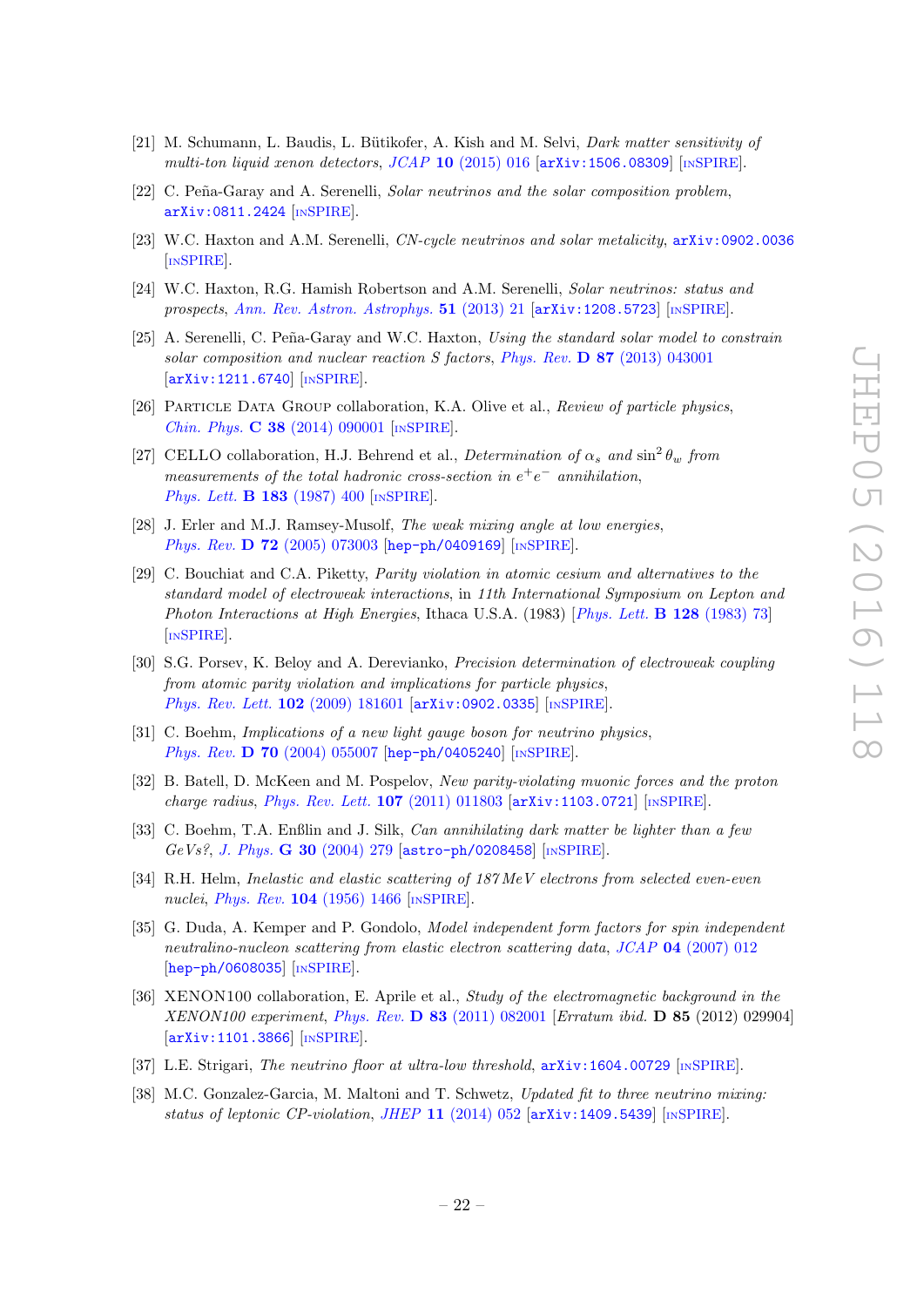- <span id="page-23-0"></span>[39] J. Bergström, M.C. Gonzalez-Garcia, M. Maltoni and T. Schwetz, Bayesian global analysis of neutrino oscillation data, JHEP 09 [\(2015\) 200](http://dx.doi.org/10.1007/JHEP09(2015)200) [[arXiv:1507.04366](http://arxiv.org/abs/1507.04366)] [IN[SPIRE](http://inspirehep.net/search?p=find+EPRINT+arXiv:1507.04366)].
- <span id="page-23-1"></span>[40] JUNO collaboration, F. An et al., *Neutrino physics with JUNO*, J. Phys. G 43 [\(2016\) 030401](http://dx.doi.org/10.1088/0954-3899/43/3/030401) [[arXiv:1507.05613](http://arxiv.org/abs/1507.05613)] [IN[SPIRE](http://inspirehep.net/search?p=find+EPRINT+arXiv:1507.05613)].
- <span id="page-23-2"></span>[41] J. Bergström et al., Updated determination of the solar neutrino fluxes from solar neutrino data, JHEP 03 [\(2016\) 132](http://dx.doi.org/10.1007/JHEP03(2016)132)  $\text{arXiv:1601.00972}$  $\text{arXiv:1601.00972}$  $\text{arXiv:1601.00972}$   $\text{[mSPIRE]}$  $\text{[mSPIRE]}$  $\text{[mSPIRE]}$ .
- <span id="page-23-3"></span>[42] MOLLER collaboration, J. Mammei, The MOLLER experiment, [Nuovo Cim.](http://dx.doi.org/10.1393/ncc/i2012-11284-7) C 035N04 (2012) 203 [[arXiv:1208.1260](http://arxiv.org/abs/1208.1260)] [IN[SPIRE](http://inspirehep.net/search?p=find+EPRINT+arXiv:1208.1260)].
- <span id="page-23-5"></span>[43] K. Abe et al., Letter of intent: The Hyper-Kamiokande experiment. Detector design and physics potential,  $arXiv:1109.3262$  [IN[SPIRE](http://inspirehep.net/search?p=find+EPRINT+arXiv:1109.3262)].
- <span id="page-23-4"></span>[44] SUPER-KAMIOKANDE collaboration, K. Abe et al., Solar neutrino results in Super-Kamiokande-III, Phys. Rev. D 83 [\(2011\) 052010](http://dx.doi.org/10.1103/PhysRevD.83.052010) [[arXiv:1010.0118](http://arxiv.org/abs/1010.0118)] [IN[SPIRE](http://inspirehep.net/search?p=find+EPRINT+arXiv:1010.0118)].
- <span id="page-23-7"></span>[45] F.L. Villante, Constraints on the opacity profile of the sun from helioseismic observables and solar neutrino flux measurements, [Astrophys. J.](http://dx.doi.org/10.1088/0004-637X/724/1/98) 724 (2010) 98 [[arXiv:1006.3875](http://arxiv.org/abs/1006.3875)] [IN[SPIRE](http://inspirehep.net/search?p=find+EPRINT+arXiv:1006.3875)].
- <span id="page-23-8"></span>[46] J.N. Bahcall and A.M. Serenelli, How do uncertainties in the surface chemical abundances of the sun affect the predicted solar neutrino fluxes?, [Astrophys. J.](http://dx.doi.org/10.1086/429883) 626 (2005) 530 [[astro-ph/0412096](http://arxiv.org/abs/astro-ph/0412096)] [IN[SPIRE](http://inspirehep.net/search?p=find+EPRINT+astro-ph/0412096)].
- <span id="page-23-6"></span>[47] J.N. Bahcall, The luminosity constraint on solar neutrino fluxes, Phys. Rev. C 65 [\(2002\) 025801](http://dx.doi.org/10.1103/PhysRevC.65.025801) [[hep-ph/0108148](http://arxiv.org/abs/hep-ph/0108148)] [IN[SPIRE](http://inspirehep.net/search?p=find+EPRINT+hep-ph/0108148)].
- <span id="page-23-9"></span>[48] M. Asplund, N. Grevesse, A.J. Sauval and P. Scott, The chemical composition of the sun, [Ann. Rev. Astron. Astrophys.](http://dx.doi.org/10.1146/annurev.astro.46.060407.145222) 47 (2009) 481 [[arXiv:0909.0948](http://arxiv.org/abs/0909.0948)] [IN[SPIRE](http://inspirehep.net/search?p=find+EPRINT+arXiv:0909.0948)].
- <span id="page-23-10"></span>[49] PICO collaboration, C. Amole et al., Improved dark matter search results from PICO-2L Run 2, Phys. Rev. D 93 [\(2016\) 061101](http://dx.doi.org/10.1103/PhysRevD.93.061101) [[arXiv:1601.03729](http://arxiv.org/abs/1601.03729)] [IN[SPIRE](http://inspirehep.net/search?p=find+EPRINT+arXiv:1601.03729)].
- <span id="page-23-11"></span>[50] C. Bobin et al., Towards measurements of recoils below 4 keV with the 'ROSEBUD' experiment, in Proceedings of the 5th International Workshop, TAUP'97, Gran Sasso Italy (1997) [[Nucl. Phys. Proc. Suppl.](http://dx.doi.org/10.1016/S0920-5632(98)00394-6) 70 (1999) 90] [IN[SPIRE](http://inspirehep.net/search?p=find+J+"Nucl.Phys.Proc.Suppl.,70,90")].
- <span id="page-23-12"></span>[51] F.J. Iguaz et al., TREX-DM: a low-background MicrOMEGAs-based TPC for low-mass WIMP detection,  $arXiv:1512.01455$  [IN[SPIRE](http://inspirehep.net/search?p=find+EPRINT+arXiv:1512.01455)].
- <span id="page-23-13"></span>[52] I.G. Irastorza et al., Gaseous time projection chambers for rare event detection: results from the T-REX project. II. Dark matter,  $JCAP$  01 [\(2016\) 034](http://dx.doi.org/10.1088/1475-7516/2016/01/034) [[arXiv:1512.06294](http://arxiv.org/abs/1512.06294)] [IN[SPIRE](http://inspirehep.net/search?p=find+EPRINT+arXiv:1512.06294)].
- <span id="page-23-14"></span>[53] M. Cirelli, E. Del Nobile and P. Panci, Tools for model-independent bounds in direct dark matter searches, JCAP 10 [\(2013\) 019](http://dx.doi.org/10.1088/1475-7516/2013/10/019) [[arXiv:1307.5955](http://arxiv.org/abs/1307.5955)] [IN[SPIRE](http://inspirehep.net/search?p=find+EPRINT+arXiv:1307.5955)].
- <span id="page-23-15"></span>[54] R.J. Hill and M.P. Solon, Standard model anatomy of WIMP dark matter direct detection. II.  $QCD$  analysis and hadronic matrix elements, Phys. Rev.  $\bf{D}$  91 [\(2015\) 043505](http://dx.doi.org/10.1103/PhysRevD.91.043505) [[arXiv:1409.8290](http://arxiv.org/abs/1409.8290)] [IN[SPIRE](http://inspirehep.net/search?p=find+EPRINT+arXiv:1409.8290)].
- <span id="page-23-16"></span>[55] J.M. Alarcón, J. Martin Camalich and J.A. Oller, The chiral representation of the  $\pi N$ scattering amplitude and the pion-nucleon sigma term, Phys. Rev.  $\bf{D} 85$  [\(2012\) 051503](http://dx.doi.org/10.1103/PhysRevD.85.051503) [[arXiv:1110.3797](http://arxiv.org/abs/1110.3797)] [IN[SPIRE](http://inspirehep.net/search?p=find+EPRINT+arXiv:1110.3797)].
- <span id="page-23-17"></span>[56] J.M. Alarcón, L.S. Geng, J. Martin Camalich and J.A. Oller, The strangeness content of the nucleon from effective field theory and phenomenology, [Phys. Lett.](http://dx.doi.org/10.1016/j.physletb.2014.01.065) **B** 730 (2014) 342 [[arXiv:1209.2870](http://arxiv.org/abs/1209.2870)] [IN[SPIRE](http://inspirehep.net/search?p=find+EPRINT+arXiv:1209.2870)].